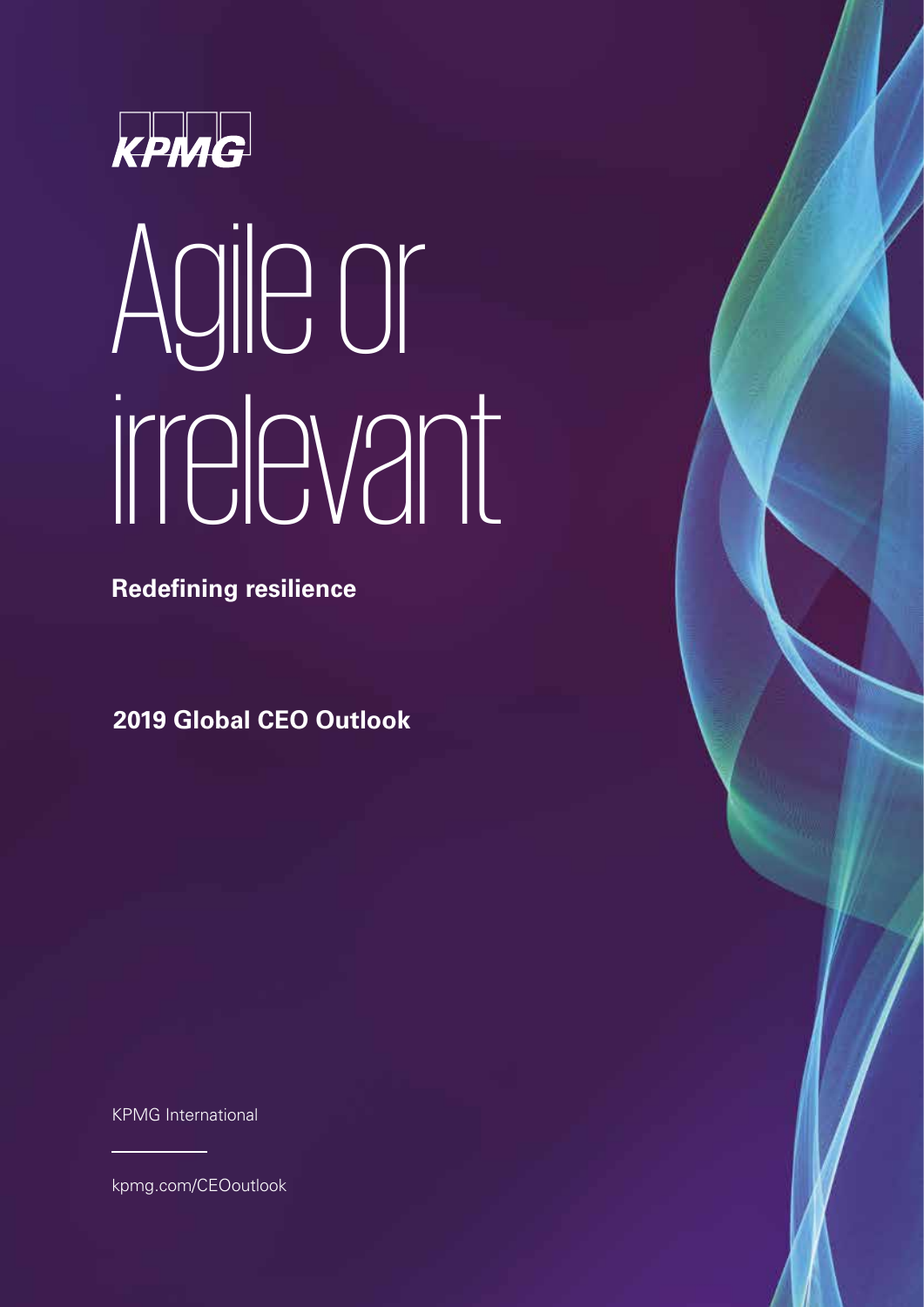## Foreword<sup>1</sup>

A successful CEO is an agile CEO.

One of the most compelling findings in this year's Global CEO Outlook is that over two-thirds of chief executive officers believe that agility is the new currency of business. If they fail to adapt to a constantly changing world, their business will become irrelevant. This is a stark choice.

This focus on agility is also redefining what we mean by resilience. In the past, it was about battening down the hatches in the face of short-term headwinds. Organizations looked to defend their positions and use scale to maintain competitive advantage.

The social, economic and technological headwinds we have seen emerge in recent years are no longer short term. While CEOs continue to see exciting growth opportunities, they are set against a complex, volatile and increasingly uncertain environment. To be resilient, organizations need to be comfortable disrupting their business models if they want to continue to grow. This is what we mean by being agile.

In this, our fifth annual Global CEO Outlook, we spoke to 1,300 CEOs in some of the world's largest organizations to discuss how they are confronting long-held market orthodoxies and assumptions that govern decision-making.

We would like to thank all the CEOs who gave their time and spoke so freely about the opportunities and challenges they face. As I meet with CEOs, I am struck by the passion, enthusiasm and belief they have in the future of their organizations. We hope that this report brings you insights, ideas and different perspectives from around the world.

If you would like to talk about any of the issues in this year's Global CEO Outlook, we would welcome the opportunity to do so.



**Bill Thomas Chairman KPMG International**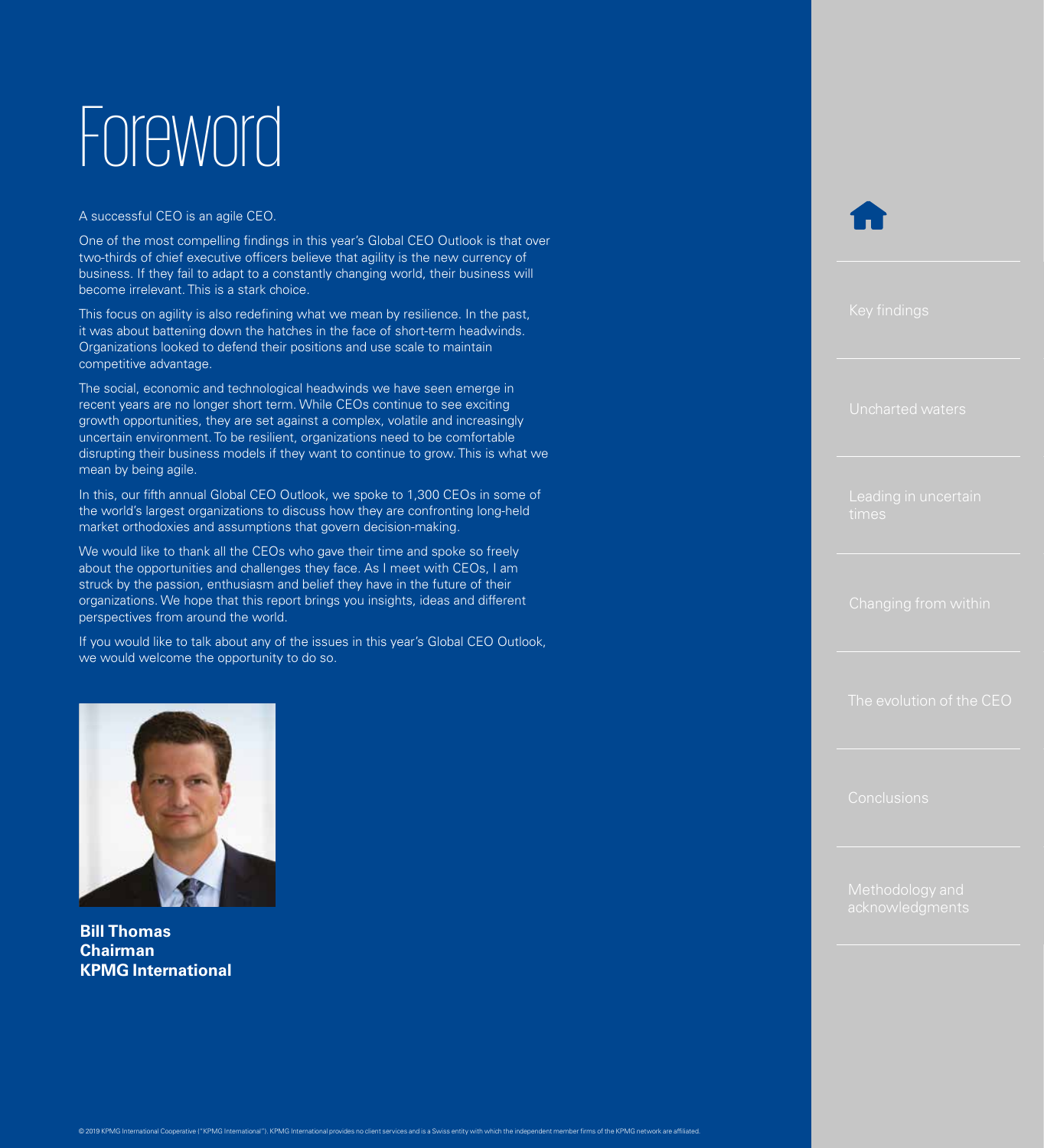## Contents

Key findings [4](#page-3-0)

[Uncharted waters](#page-4-0)  $\mathbf{C}$ 

Leading in uncertain times [10](#page-9-0)

[Changing from within](#page-13-0) 14

The evolution of the CEO [20](#page-19-0)

Conclusions [21](#page-20-0)

Methodology and acknowledgments [23](#page-22-0)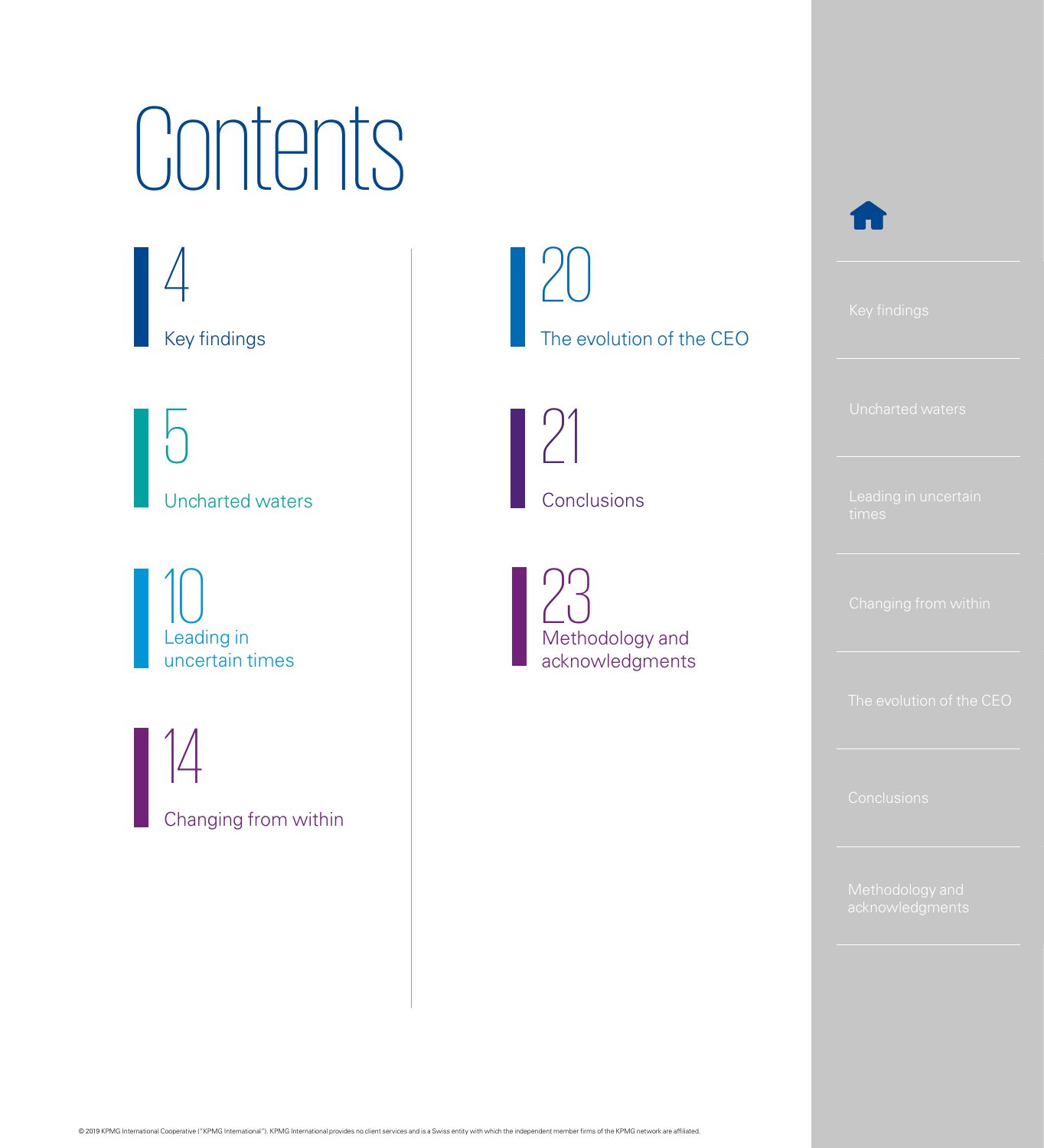## <span id="page-3-0"></span>Key findings

## Uncharted waters

#### **Confidence in the global economy is falling — and disruption is mounting**

— **Dynamic risk landscape**

Climate change rises up the risk agenda, from fourth in 2018 to the number one risk this year

— **Conflicting global outlook**

In four major economies — Australia, the UK, France and China — less than half of CEOs are confident in growth prospects for the global economy

— **New competitive age**

Today, 63 percent of CEOs say that rather than waiting to be disrupted, their organization is actively disrupting its sector, up from 54 percent in 2018

## Changing from within

#### **To master resilience, CEOs need to drive an organization-wide digital reinvention**

— **Cyber resilience**

In 2019, 69 percent of CEOs say that a strong cyber strategy is critical to building trust with key stakeholders, up from 55 percent in 2018

— **Workforce 4.0**

44 percent of CEOs plan to upskill more than half of their entire workforce, but less than a third (32 percent) prioritize workforce investments over technology investments

#### — **Technology 4.0**

Only 16 percent of organizations have already implemented AI in the automation of some of their processes

## Leading in uncertain times

#### **To be resilient, CEOs must apply constant pressure to change and adapt**

#### — **Agile or irrelevant**

67 percent of CEOs say that acting with agility is the new currency of business and being too slow risks bankruptcy; up from 59 percent in 2018

#### — **The innovation disconnect**

84 percent of CEOs say they want a culture where it is accepted that errors and mistakes are part of the innovation process, but only 56 percent say that culture is in place

— **C-suite reboot**

84 percent are actively transforming their leadership team to build resilience

## The evolution of the CEO

#### **Resilient CEOs need to be agile, adaptive and willing to challenge the status quo**

#### — **A new playbook**

67 percent say that the need to act with agility has increased as the average tenure of a CEO is decreasing

#### — **Evolving mindsets**

74 percent say they had a significant misstep early in their careers that they were able to overcome

Key findings

**4** 2019 Global CEO Outlook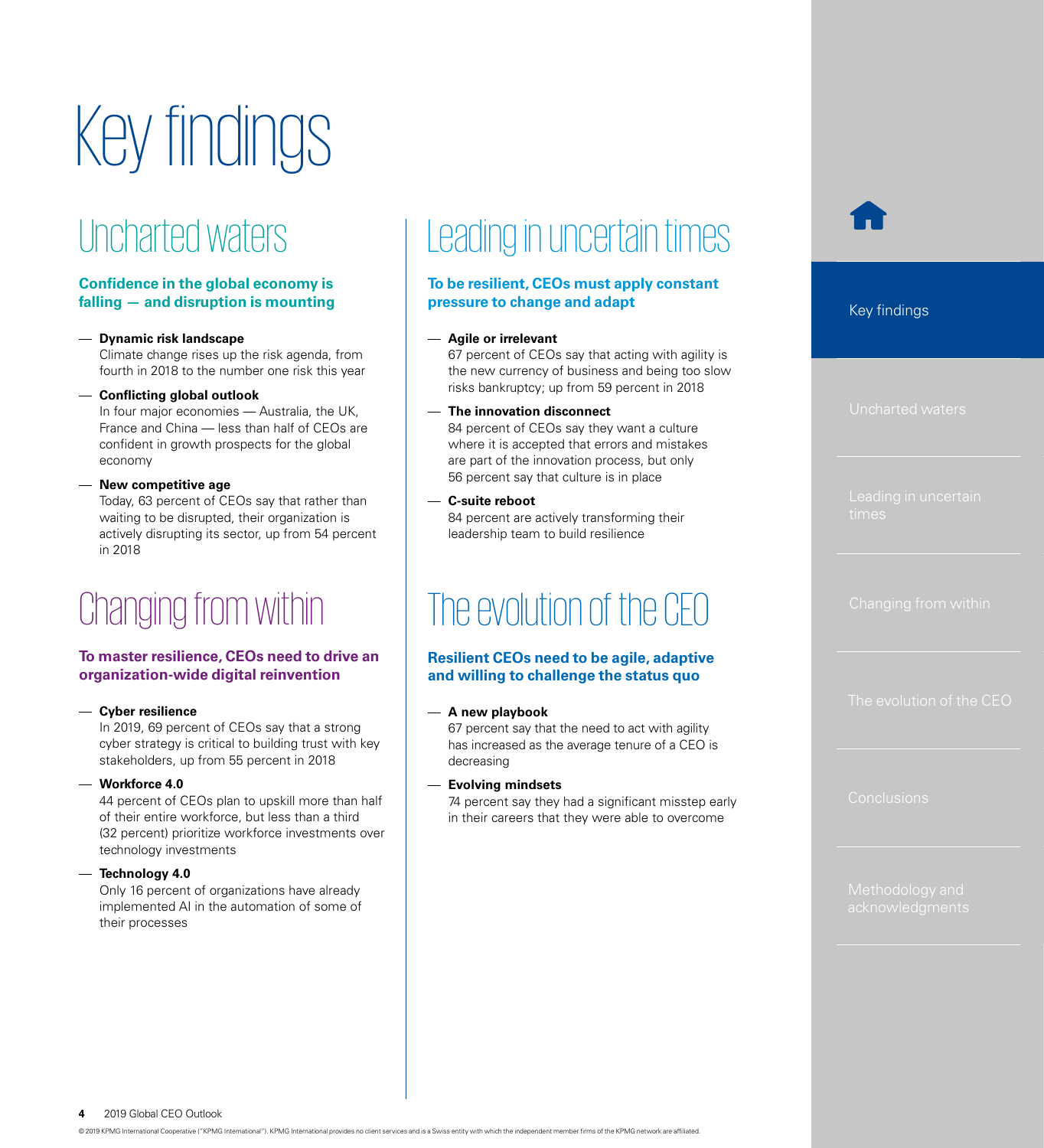## <span id="page-4-0"></span>Uncharted waters

In our 2018 Global CEO Outlook, we found chief executives to be optimistic about the future and their own organization's growth prospects. We also discovered growing anxiety about existential threats, from geopolitical volatility to cyber security. In 2019, we find that this growing anxiety has coalesced into significant concern about the uncertainty and volatility of today's business environment. Today, CEOs are increasingly focused on building the organizational resilience needed to master disruption and maintain momentum.

To be resilient, **Kathy Warden, CEO and President of Northrop Grumman** — a leading global security company believes that CEOs need to consider a range of capabilities, from deep market awareness to agility. "I believe that we're going to see the lifespan of companies continue to decline," she says. "So, what do companies need to do? The first area is market awareness. If you don't see a disruption coming, you aren't going to be prepared for it. Second — is being able to respond very quickly, because the lead time to take advantage of a disruption is also accelerating and you have to adapt at speed. The final element is the ability to figure out how to monetize technology. Digital companies use technology in ways that more traditional businesses don't even think about."

This dynamic resilience is needed to master the significant challenges that face them. First, CEOs face a range of big-ticket risks — climate change, disruptive technology and economic nationalism. Second, while they are very confident in relation to their own businesses, confidence in the global economy is markedly weaker. While 94 percent are confident in their own business's growth prospects, only 62 percent feel the same way about the global economy. Third, business models that have lasted for decades are now under increasing threat as a result of digital disruption, and CEOs must disrupt the traditional business models that are entrenched in their organizations, driving new digital revenue streams.

While 94 percent are confident in their own business's growth prospects, only 62 percent feel the same way about the global economy.

66 I believe that we're going to see the lifespan of companies continue to decline.

**Kathy Warden** CEO and President Northrop Grumman Corporation



#### Uncharted waters

**5** 2019 Global CEO Outlook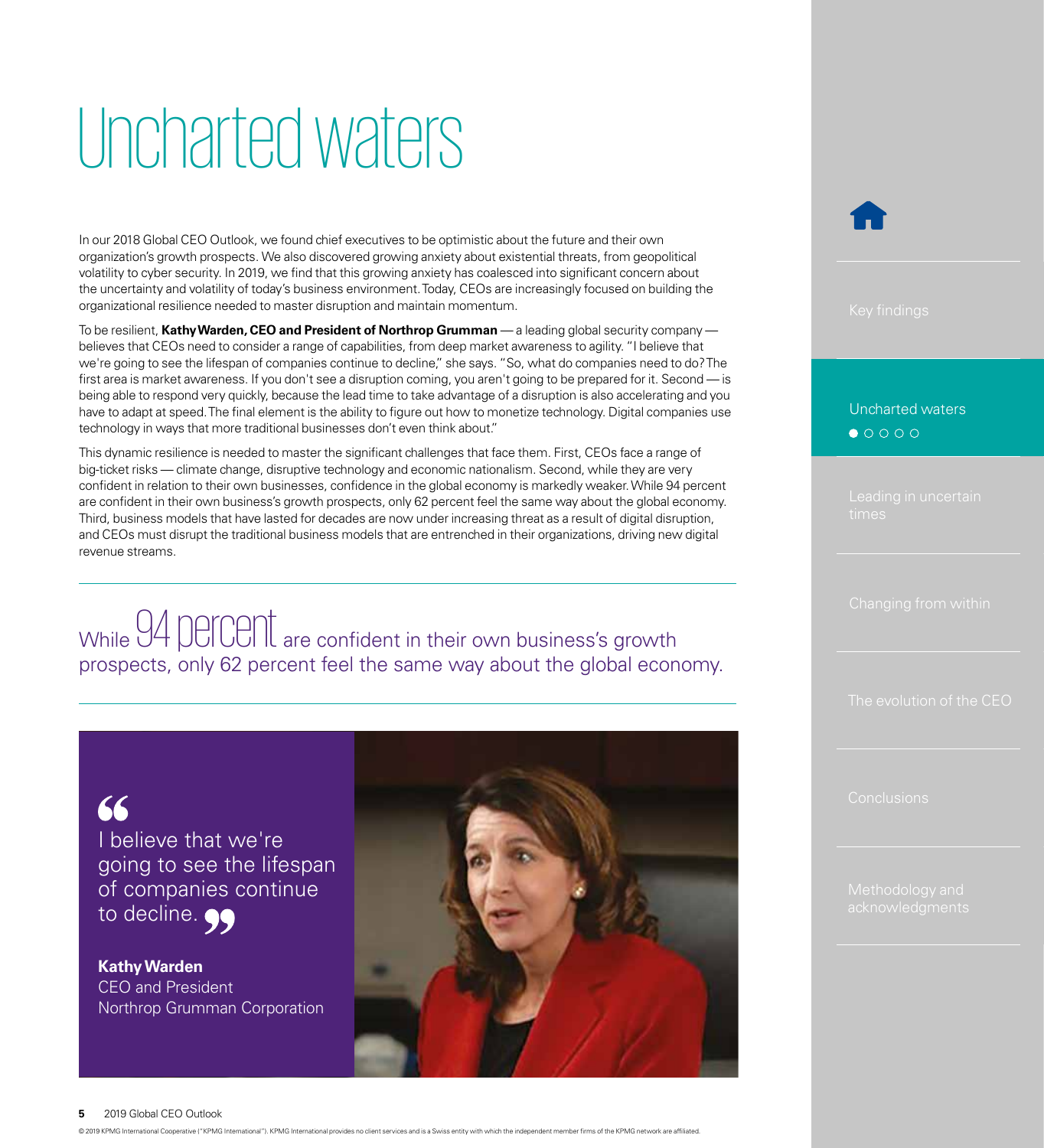### 66

A key focus for me is the evolving regulatory and policy landscape. It's a really difficult thing to get your arms around because, at the end of the day, it changes.

**James Bracken** CEO Fortitude Re



#### **Dynamic risk landscape**

CEOs have to understand and cope with an increasingly unpredictable and fast-changing array of risks. Concerns over environmental degradation, the disruption caused by new technologies and increasing geopolitical tensions are creating new levels of uncertainty for leaders as they look to meet or exceed their growth targets.

To lead an appropriate and strategic response, chief executives need to understand how risks are connected and ensure their boards and leadership teams are engaged. For **James Bracken, CEO of Fortitude Re** — a re-insurer — it also means that leaders must embrace and understand what are highly complex, multi-dimensional issues. "A key focus for me is the evolving regulatory and policy landscape," he explains. "It's a really difficult thing to get your arms around because, at the end of the day, it changes. I think the ability to navigate these issues over longer term — that 5-year plus time horizon is extremely challenging."

In 2019, environmental and climate change tops the risk agenda, climbing from its fourth-placed position in 2018. This is closely followed by disruptive technology risk and the threats posed by a return to territorialism.

#### **Chart 1: Threats to growth**



Source: 2019 Global CEO Outlook, KPMG International.



#### [Uncharted waters](#page-4-0) $O O O O O$

#### **6** 2019 Global CEO Outlook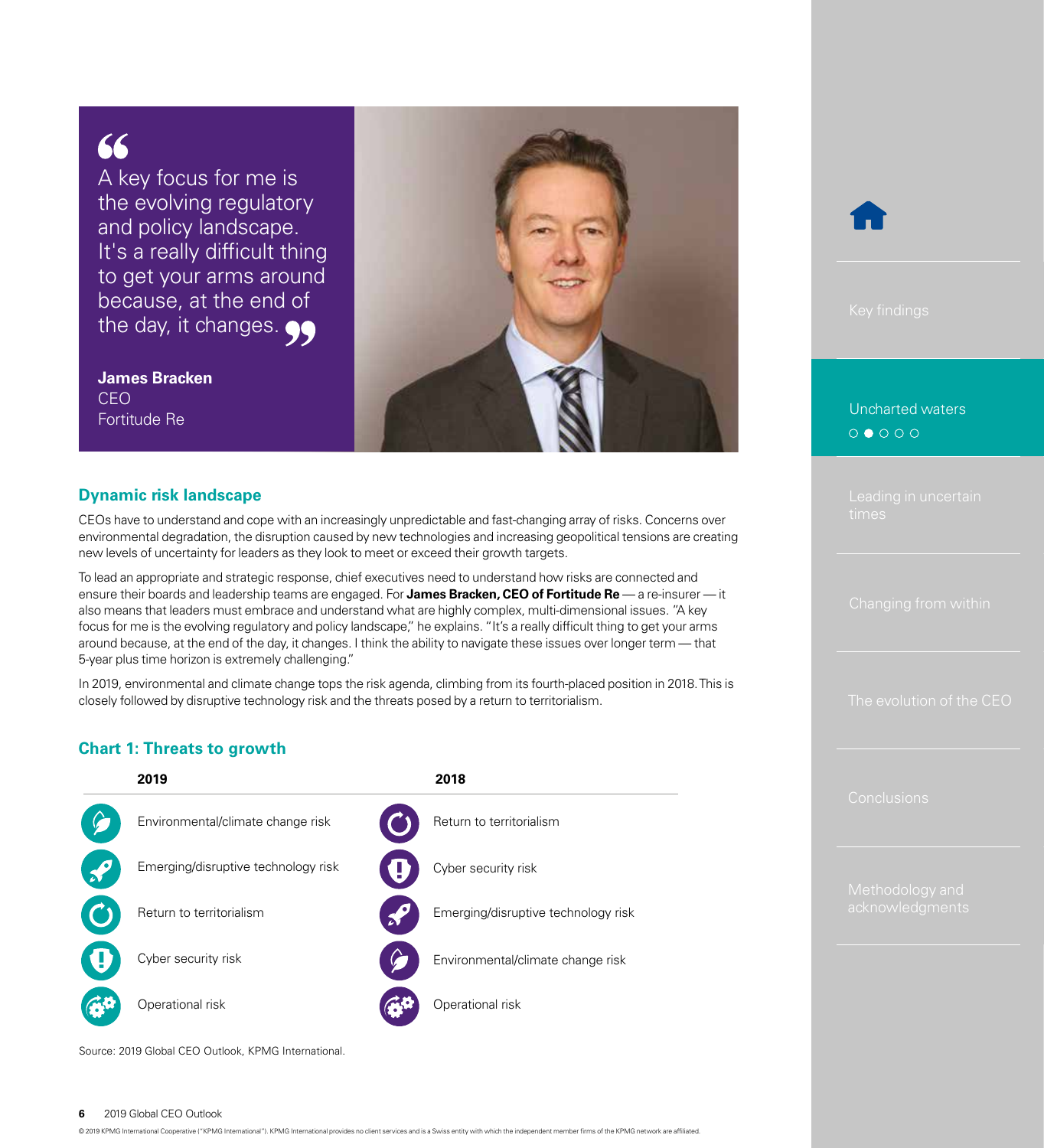Tom Brown, Global Head of Asset Management, KPMG International, sees climate risk topping the agenda as a welcome sign that CEO and investor views are coming closer together. "Asset managers and investors have long recognized that climate change is a major financial risk," he says. "For investors, climate risk and other sustainability factors are a big consideration in decisionmaking. They will move away from asset classes that they think are at risk. One area that CEOs need to think about is disclosures — meeting stakeholders' demands for corporate reporting that provides meaningful information on climate risks that have a financial implication."

As they look to manage this risk, CEOs' attentions are turning to energy transition, and the need to move the world away from a reliance on fossil fuels. Over three-quarters of CEOs (76 percent) say that their organization's growth will depend on their ability to navigate the shift to a low-carbon, clean-technology economy.

#### For **Markus Tacke, CEO of Siemens Gamesa**, a

world leader in renewable energy, he see lots to be optimistic about the future. "Generally we see growth opportunities, especially in the renewables and wind industry. While the prognosis of the world economy seems to have greater downside risk than upside, the current fundamental of our industry gives us every reason to have an optimistic outlook."

As well as sustainable business practices being of value to society, they can also unlock growth and transform performance. Sustainable approaches can create opportunities for new products and services and can also improve the efficiency of how the organization manages its resources and operations.

#### **Tax risk in the spotlight**

Governments are making unilateral legislative changes and countries are also collaborating to tackle issues such as base erosion and profit shifting. At the same time, organizations face increasing public pressure for greater tax transparency, and must therefore manage the threat of controversy and reputational risk. However, this year's research raises questions about whether CEOs are putting enough focus on tax risk in terms of how they assess their tax function.

When we asked CEOs to identify the most important performance metric for their organization's tax function, we found a stronger emphasis on efficiency than on risk. Top of the list was that the tax function "effectively manages its department's resources." In contrast, that "tax risks are managed appropriately in line with organizational values and objectives" came in as the sixth-ranked priority.

"Focusing on tax risk as a key performance indicator for the tax function is going to be increasingly important," says Jane McCormick, Global Head of Tax, KPMG International. "This could include, for example, measuring the effectiveness of tax risk controls or assessing how the organization is perceived by the public in terms of its tax affairs."

#### **Conflicting global outlook**

This year there is evidence of plummeting confidence levels in the global economy in many countries:

- In four major economies, less than half of CEOs are confident in the global economy Australia (38 percent), the UK (43 percent), France (44 percent) and China (48 percent).
- While the US is an outlier, rising from 52 percent to 87 percent of CEOs confident in the global economy, other countries have seen pronounced confidence drops since last year. For example, Australia and India show the greatest decrease in confidence, dropping 36 percentage points this year.

Gary Reader, Global Head of Clients and Markets, KPMG International, sees that CEOs are concerned about a potential slowdown in the global economy over a 3-year horizon, but this has not tempered the pressure on them or their desire to grow. "Leaders are reprogramming and retooling their organizations to not only withstand any economic or geopolitical challenge, but to seize on disruption and find ways to continue to grow," he says. "This means having a clear view of early indicators and warning signals. Progressive companies with ambitious goals are working through various scenarios, using technology to their advantage and ensuring response plans are in place. It is a new kind of resilience — one that incorporates agility and targets growth."

### Australia and India show the greatest decrease in confidence, dropping 36 percentage points this year.

#### **7** 2019 Global CEO Outlook

© 2019 KPMG International Cooperative ("KPMG International"). KPMG International provides no client services and is a Swiss entity with which the independent member firms of the KPMG network are affiliated.

#### [Uncharted waters](#page-4-0) $00000$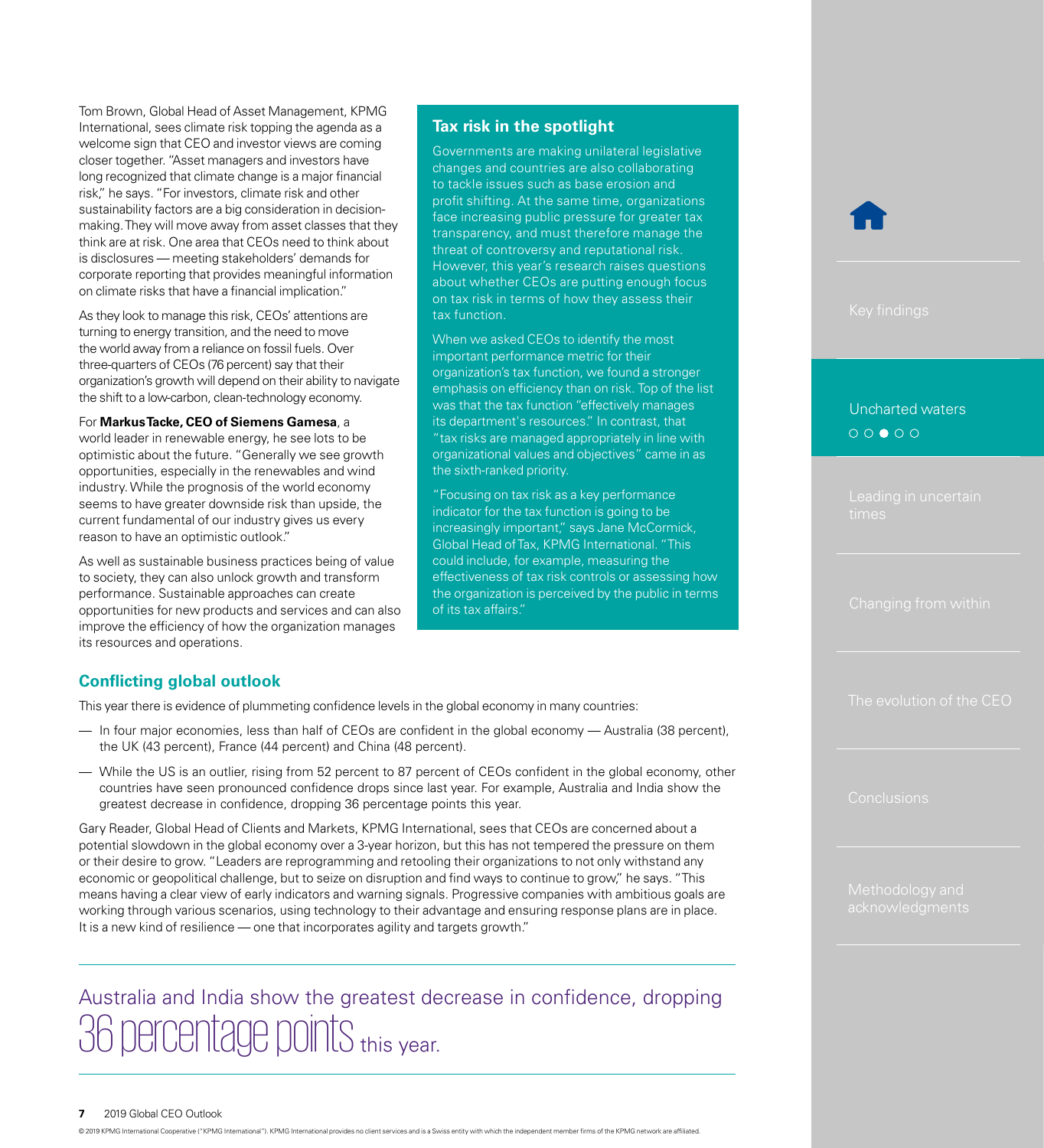

#### **Chart 2: Confidence in the global economy's 3-year growth prospects, by country**

Source: 2019 Global CEO Outlook, KPMG International.

#### **Driving resilient growth: emerging markets and China's 'Belt and Road' Initiative**

In terms of where growth will come from, and the strategies that CEOs are using to build resilience, emerging markets are a critical factor. Overall, 63 percent of CEOs said their first priority for geographical expansion over the next 3 years is emerging markets, compared to the 36 percent who are prioritizing developed markets. Growing their global footprint is seen as a key to resilience, with a significant majority of CEOs — 87 percent — saying that they are building the company's presence in emerging markets to become more resilient as a business.

"As companies look for ways to continue to grow, we find they are turning, or rather returning to focus on emerging markets," says Andrew Thompson, ASPAC Head of Private Equity and Singapore Head of Deal Advisory, KPMG in Singapore. "CEOs are looking past the day-to-day geopolitical issues and seeing the longterm opportunities in emerging markets, especially in Asia Pacific, as critical to the future of their businesses. Regions such as ASEAN with a population base of around 800 million people and rapidly rising middle class consumption, alongside China and India are the powerhouses of future global growth."

The China-initiated 'Belt and Road' Initiative is also front of mind for a majority of CEOs, with close to two-thirds of them — 65 percent — telling us that when expanding to emerging markets, they are prioritizing countries and regions that form part of the Initiative.

"More and more CEOs are taking a close look at the impact of the 'Belt and Road' Initiative on their growth plans and market expansion strategies," says Vaughn Barber, Global Chair, KPMG Global China Practice. "This is giving rise to more cooperation opportunities between Chinese and foreign firms in emerging markets along the 'Belt and Road', and not only in infrastructure investment but across a wider range of sectors, including financial services, logistics, trade and even digital technologies. This type of cooperation can help unlock the socioeconomic development potential of host countries, while allowing Chinese and foreign firms to access new market opportunities, achieve synergies and manage risks."

#### [Uncharted waters](#page-4-0) $\begin{array}{ccc}\n\circ & \circ & \circ & \circ & \circ\n\end{array}$

[The evolution of the CEO](#page-19-0)

#### **8** 2019 Global CEO Outlook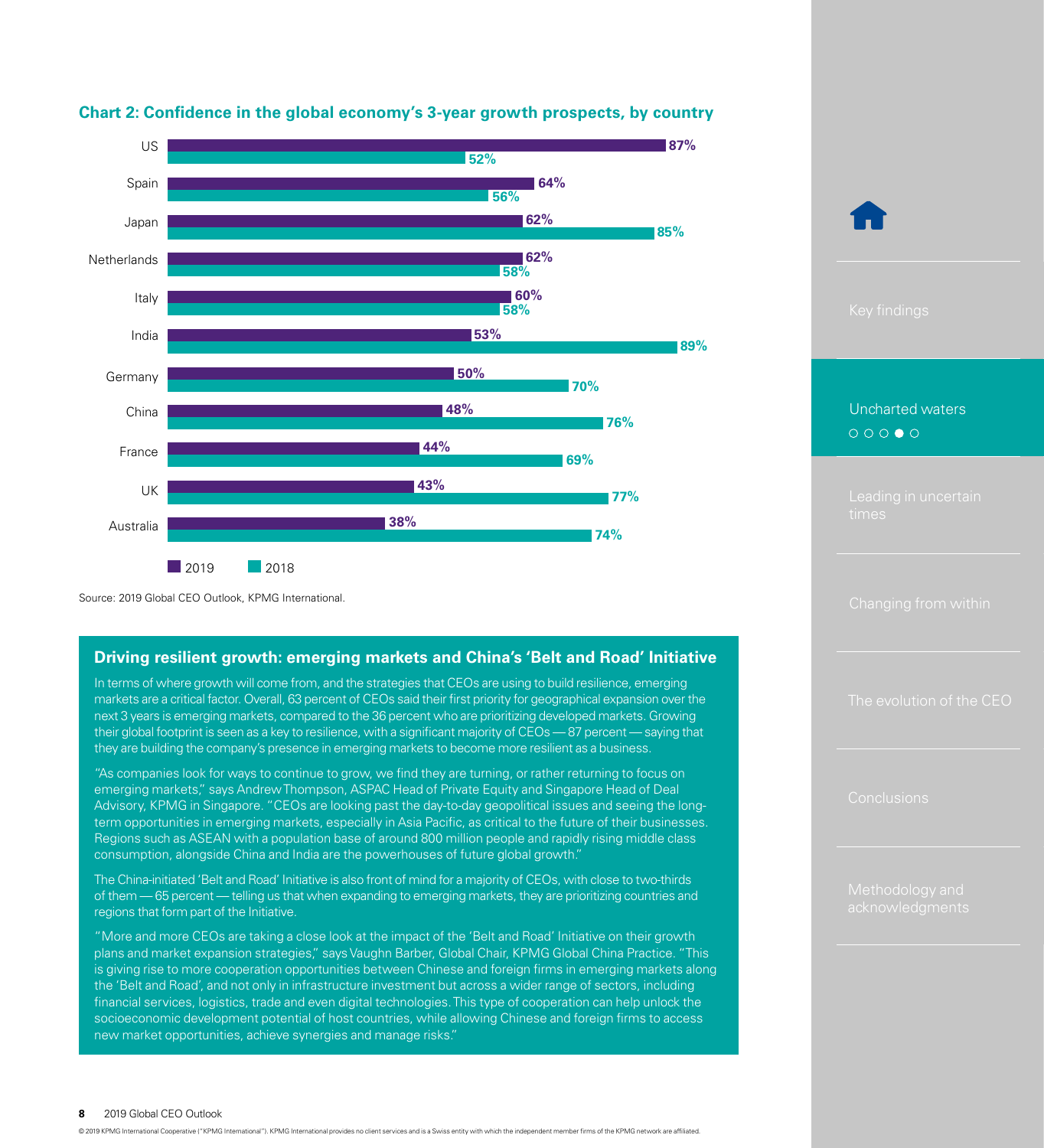#### **New competitive age**

Complacency can be fatal in today's dynamic markets. Business models that have lasted for decades are now under increasing threat as a result of digital disruption. Large, traditional companies face not only the threat of new digital entrants, but also traditional competitors that have established a new digital edge.

Mark A. Goodburn, Global Head of Advisory, KPMG International, believes that leadership teams must recognize that embracing uncertainty and having the courage to make bold decisions is the new normal. "CEOs are writing a new chapter in organizational resilience — one that focuses on agility and growth," he says. "They must be prepared to address the central beliefs and cultures that have shaped their companies and industries over many years, repositioning their operating model and revisiting how the organization creates value."

Resilience requires companies go on the offensive disrupting their own legacy strategies and business models. A significant majority of CEOs — 71 percent said that their company's growth relies on their ability to challenge and disrupt any business norm.

According to Hitoshi Akimoto, Chief Digital Officer, KPMG in Japan, "In the digital age, you cannot stand

still. If you want to find and drive new and significant digital revenue streams, you need to make a departure from the past. This means asking hard questions about the company. For example, do you still want to just sell products, or do you want to sell outcomes and experiences?"

We also saw a significant increase in CEOs saying that their company is actively disrupting their sector, rather than waiting to be disrupted. In 2018, 54 percent said they were on the disruptive front foot, but in 2019, this had increased to 63 percent. Established technology companies are having to make bold moves in response to significant advances in IT architecture, from mobility to cognitive computing, to ensure they stay ahead of fast-moving competition.



In the digital age, you cannot stand still.

**Hitoshi Akimoto** Chief Digital Officer KPMG in Japan

#### **Chart 3: CEOs who believe that rather than waiting to be disrupted by competitors, their organization is actively disrupting its own sector, by sector**



Source: 2019 Global CEO Outlook, KPMG International.

#### **9** 2019 Global CEO Outlook

© 2019 KPMG International Cooperative ("KPMG International"). KPMG International provides no client services and is a Swiss entity with which the independent member firms of the KPMG network are affiliated.



#### [Uncharted waters](#page-4-0)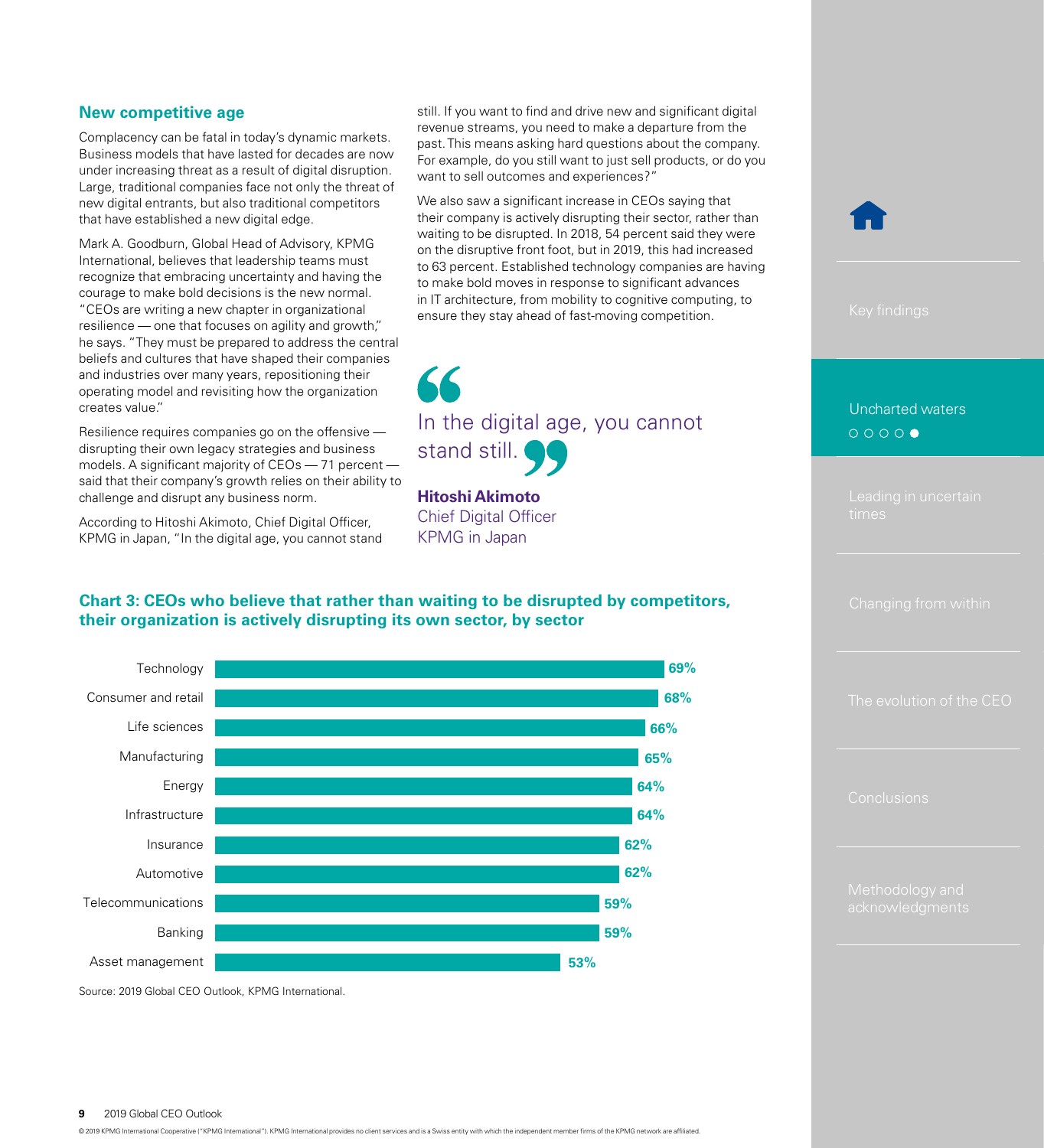## <span id="page-9-0"></span>Leading in uncertain times

To build a resilient enterprise that capitalizes on disruption, CEOs must put their organizations under pressure to change and adapt continually. They must create and sustain a culture of innovation, drive enterprise agility by creating a streamlined, customer-focused operating model, and assess whether their current leadership team has the mindset and capabilities to deliver the CEO's priorities.

#### **The innovation disconnect**

Organizations must have a culture that nurtures innovation and creativity to thrive in an age of unpredictable, high-impact change. Without this, they will struggle to adapt quickly to technological disruption, changing customer demands and shifting internal perspectives on how the organization creates value.

However, we found a significant disconnect in terms of innovation. While 84 percent of CEOs said they want their employees to feel empowered to innovate without worrying about the possibility of negative consequences, only 56 percent said their organization currently has a culture where 'failing fast' innovation is celebrated.

Fiona Grandi, National Managing Partner for Innovation & Enterprise Solutions, KPMG in the US, believes that 'failing fast' is actually about 'learning fast', and that it is a necessary element of the iterative innovation process. "Learning fast is about the ability to pivot," she says. "Rather than concluding the innovation goal was wrong, try to re-calibrate how you achieve that goal based on signals such as a shifting industry or economic indicator, the emergence of a new technology or competitor. To understand these signals, consider drawing upon the input of your alliances, clients, customers, industry consortium and even competitors. Also, assess third-party research or derive value from proprietary data. Organizations should invest as much in understanding that ecosystem or network as they do in understanding their customer."

Whether companies have a culture that encourages 'failing fast' varies by sector. In life sciences, where R&D is critical, over two-thirds of CEOs (67 percent) say they do have a culture where it is accepted that errors are an ongoing part of the experimentation process.

#### **Chart 4: CEOs who say their organization has a culture in which 'failing fast' unsuccessful innovation initiatives are celebrated, by sector**



Source: 2019 Global CEO Outlook, KPMG International.

#### **10** 2019 Global CEO Outlook

© 2019 KPMG International Cooperative ("KPMG International"). KPMG International provides no client services and is a Swiss entity with which the independent member firms of the KPMG network are affiliated.

Leading in uncertain times

 $\bullet$  000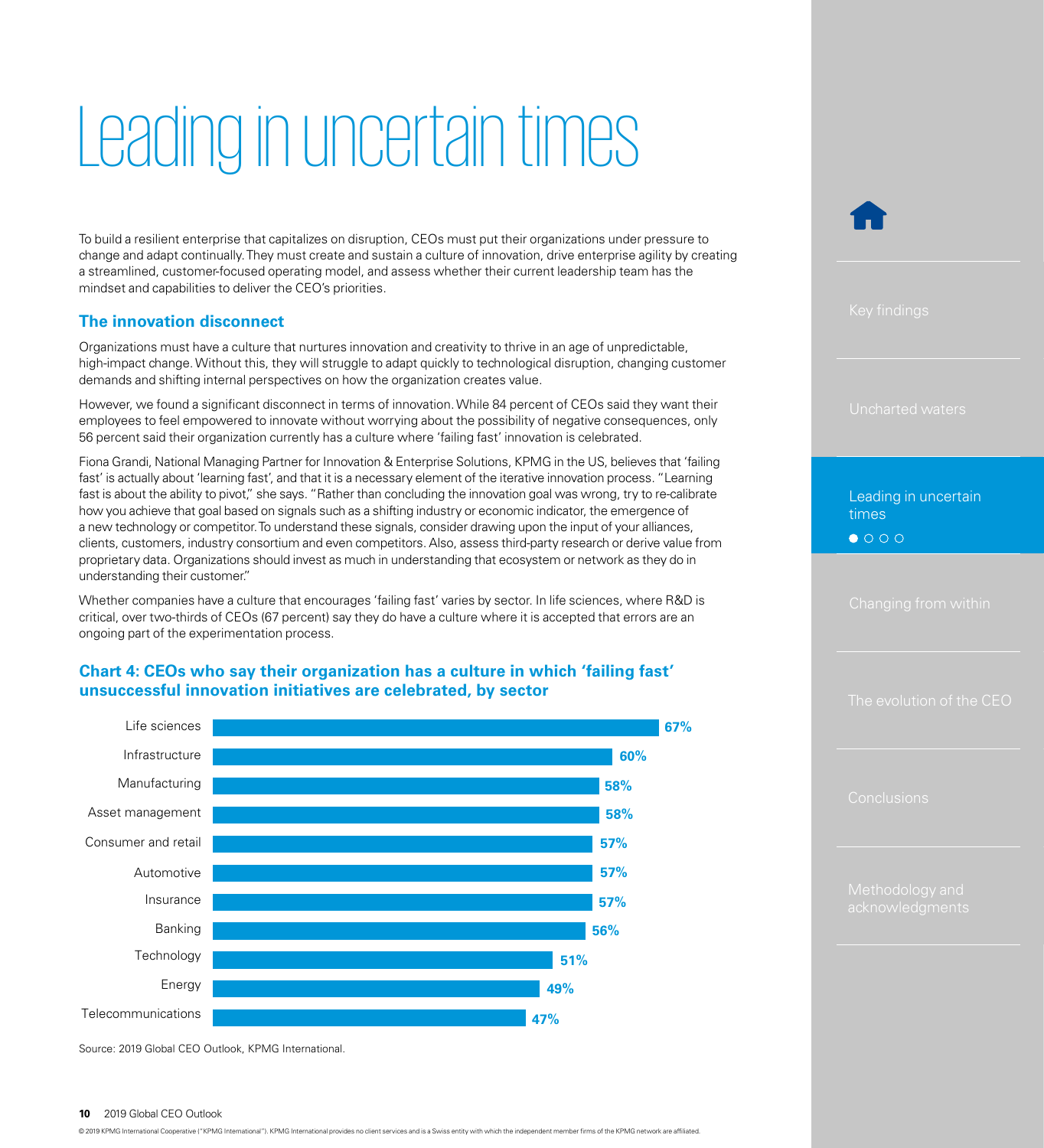Creating an innovation culture where employees feel empowered to try out new ideas is challenging to deliver and sustain. Grandi believes that CEOs play a critical role in making innovation part of the fabric of the organization.

"Companies that innovate well have a CEO who develops and promotes an innovation strategy," she explains. "It can't simply be a buzzword, but rather integrated into all levels and verticals within their organization, from the top down *and* bottom up. That means tying innovation goals and strategy directly into personal performance metrics for all leaders. The other critical area is having diversity in leadership — both diversity of thought and team structure to encourage a variety of styles of innovative thinking and execution."

#### **Agile or irrelevant**

Large, established organizations — which are built to drive an advantage from scale — are finding that smaller, more agile players have a competitive edge. As industries such as financial services have seen, disruptors are targeting key elements of the value chain, such as fintechs' moves into the payments industry. At the same time, customer needs are changing fast and advanced technologies continue to evolve. To respond, companies need to fundamentally change how they work. This means being more customer-centric, increasing the speed of innovation and collaborating across organizational boundaries.

#### **Chart 5: Agility a key focus**

**CEOs who say that "acting with agility is the new currency of business; if we're too slow we will be bankrupt".**



Source: 2019 Global CEO Outlook, KPMG International.

Companies that innovate well have a CEO who develops and promotes an innovation strategy.

#### **Fiona Grandi**

66

National Managing Partner for Innovation & Enterprise Solutions KPMG in the US

#### **The need for speed: M&A and agility**

M&A will play a key role in how organizations respond to disruption with agility and the need for business model innovation. As organizations look to quickly build digital capabilities, acquiring innovative digital companies becomes a key part of their M&A strategy.

Overall, we found that 84 percent of organizations have a moderate or high M&A appetite for the next 3 years. This includes over one-third (34 percent) with a high appetite, up from 27 percent in 2018. When asked what was driving said appetite for M&A, we found that "transforming our business model faster than organic growth will deliver" emerged as number one.

[Leading in uncertain](#page-9-0)  times

 $0 0 0 0$ 

[The evolution of the CEO](#page-19-0)

**11** 2019 Global CEO Outlook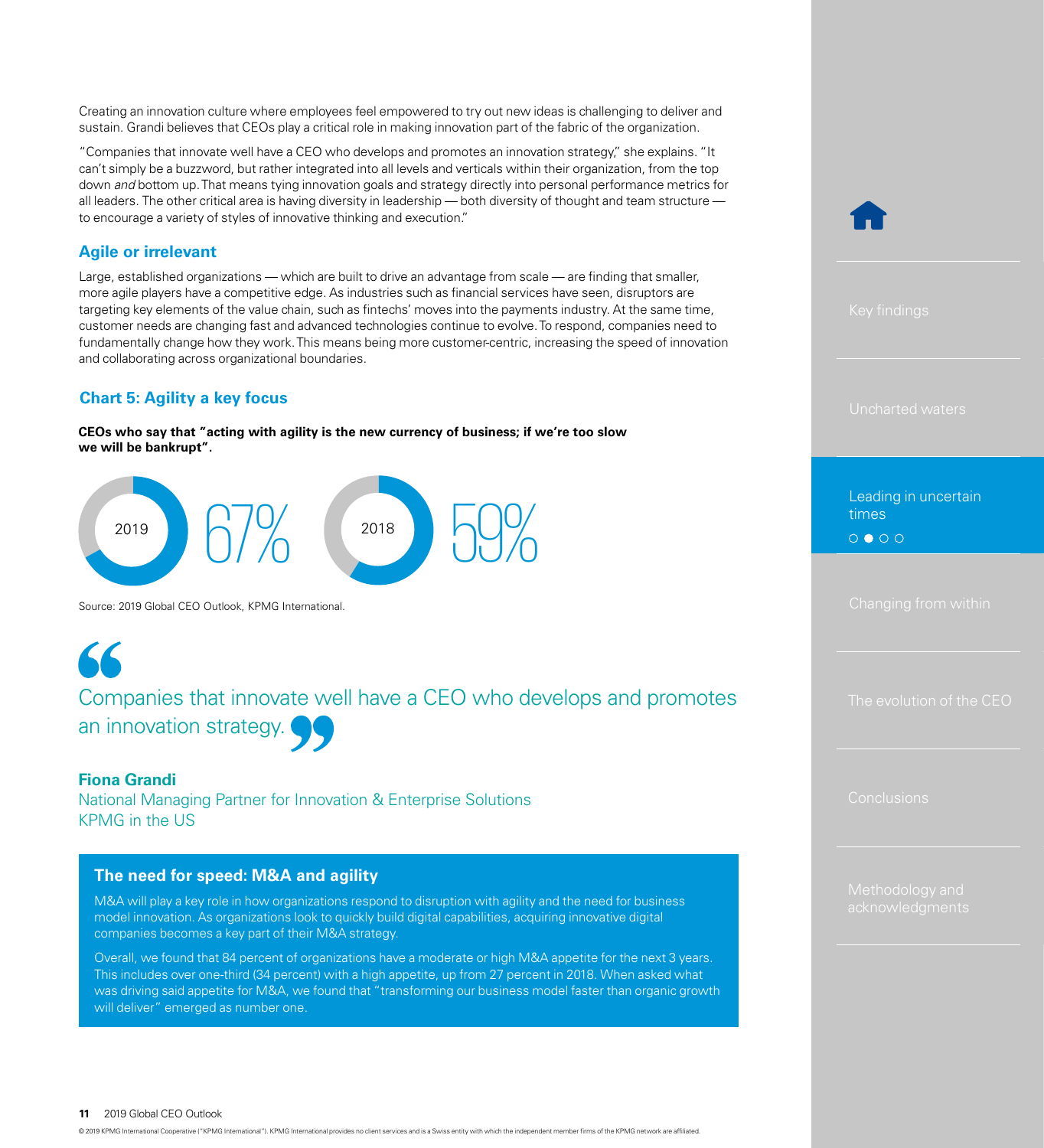CEOs recognize the danger of being too slow and cumbersome in a fast-moving age. Over two-thirds (67 percent) believe that acting with agility is the new currency of business and that if they are too slow they will become irrelevant. This is up 8 percentage points since last year and signals the need for a change of mindset.

Implementing agile approaches at an individual project level is relatively straightforward, but one-off initiatives will not have an enterprise-wide impact; this requires a fundamental rethink of the company's operating model. By combining advanced technologies — such as the cloud — with operating redesign, CEOs can build customerfocused, connected enterprises.

#### **Connected enterprise: CEOs take the lead**

For many organizations, agility is very difficult to achieve because of a fragmented IT infrastructure and a lack of alignment between front, middle and back office functions. The constraints of legacy IT, and the lack of collaboration across organizational silos, make it impossible for organizations to be nimble and responsive to changes in their environment.

CEOs are taking personal responsibility for greater cross-functional alignment. Seventy-nine percent said that they were responsible for overseeing this alignment in a way that their predecessors were not.

Miriam Hernandez-Kakol, Global Head of Customer and Operations Practice, KPMG International, believes that the CEO's personal intervention is key to realizing a customer-centric organization, where a better customer and employee experience drives profitable business outcomes. "Shifting the enterprise to focus on the customer will fail if you end up with a collection of uncoordinated efforts taking place within different silos," she says. "You need alignment across the organization — a connected enterprise approach — to meet customer expectations, improve business performance and achieve profitable growth."

Cloud-based solutions will be key to addressing fragmented digital infrastructures, made up of a range of bespoke, on premise computing infrastructure. The cloud offers scaled capabilities and advanced technologies that can transform how work used to be conducted via legacy IT. CEOs are embracing these technologies wholeheartedly. Seventy-nine percent said that they were more confident today about increasing their organization's use of cloud technologies than at any point in the last 3 years.

This reinforces the CEO's increasingly prominent role in technology strategy. In this year's research, 84 percent of CEOs said that they are personally leading the technology strategy of their organization.

#### **C-suite reboot**

C-level roles have already changed significantly over recent years as CEOs respond to new demands. The established direct reports of the CEO — such as the CFO and CMO — have been joined by new C-suite capabilities, from Chief Analytics Officers to Chief Digital Officers. However, while CEOs have added more firepower to their leadership teams, they are not stopping there.

"In order to be resilient, a company has to have the right leadership and one with the right mindset," said **Henadi Al-Saleh, Chairperson, Agility**, a Kuwait-based international logistics company. "Building the right culture and organizational structure are crucial."

Eighty-four percent of CEOs said that they are actively transforming their leadership team to build resilience. Interestingly, a link emerges between this finding and those CEOs who have ambitious plans to upskill their workforce as a whole. In companies where CEOs have ambitious plans to upskill more than 51 percent of their workforce, 86 percent of CEOs also plan to transform their leadership teams. But in organizations where upskilling is limited to less than 40 percent of the workforce, the number of CEOs planning to transform their top teams drops to 75 percent.

#### **Chart 6: CEOs that are transforming their leadership teams to strengthen resilience**



Source: 2019 Global CEO Outlook, KPMG International.

#### **12** 2019 Global CEO Outlook

© 2019 KPMG International Cooperative ("KPMG International"). KPMG International provides no client services and is a Swiss entity with which the independent member firms of the KPMG network are affiliated.



[Leading in uncertain](#page-9-0)  times $0000$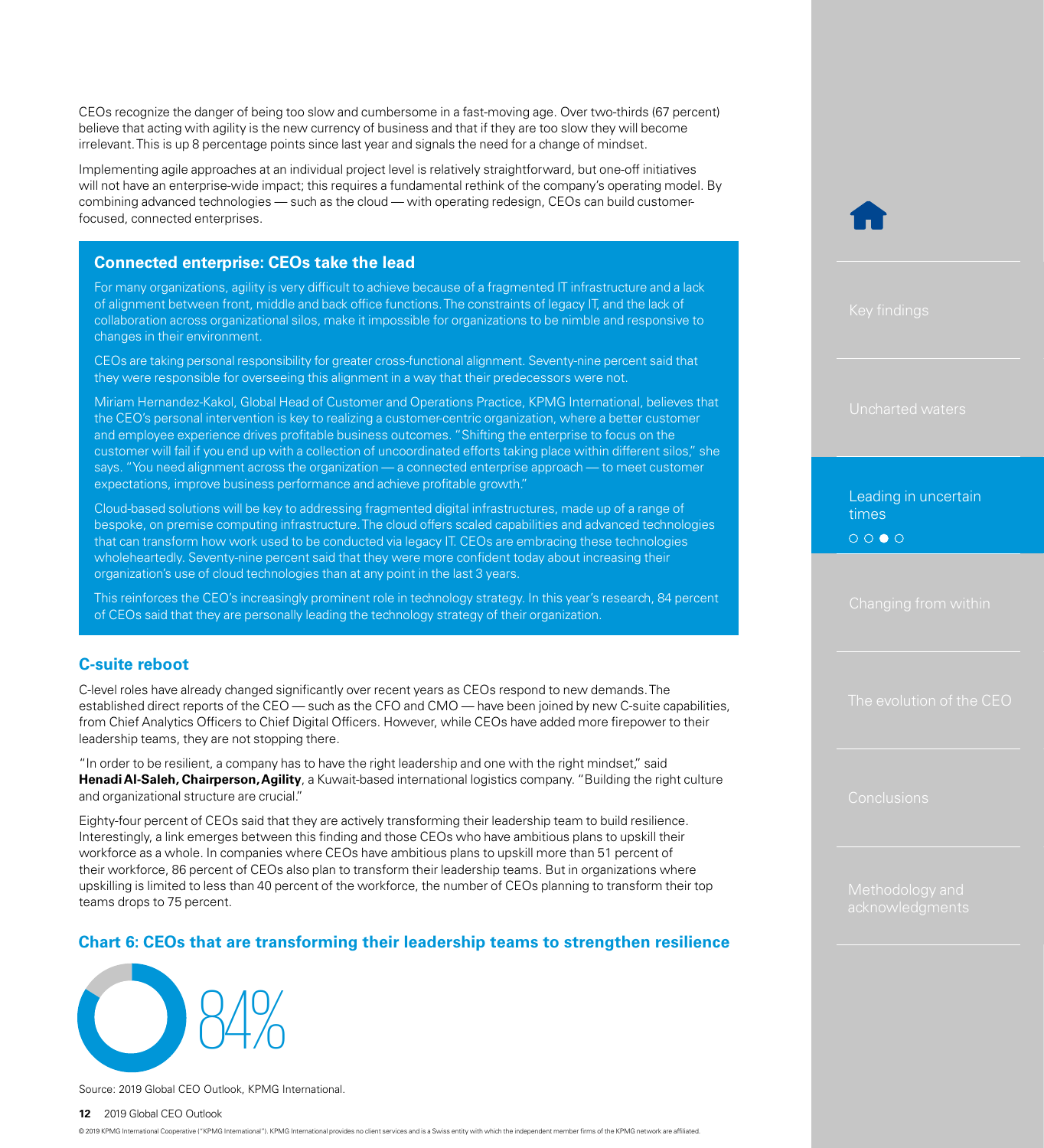### 66

In order to be resilient, a company has to have the right leadership and one with the right mindset.  $\bullet \bullet$ 

**Henadi Al-Saleh Chairperson** Agility



To tackle today's connected and complex enterprise issues, CEOs need leaders who are able to collaborate across the organization, rather than being limited to their narrow areas of responsibility and expertise. They also seek different skill sets and profiles, such as experience in digital transformation.

To drive this C-suite reboot, CEOs need to define their cross-enterprise priorities, from business model innovation to operating model redesign. With a clear picture of their priorities, they can assess whether the current set of functional leaders have the right profiles and capabilities to deliver. This will also mean re-assessing how they measure the performance of C-suite reports and defining effective career development for the next generation of executive talent.

#### **Chart 7: CEOs planning to upskill their workforce in new digital capabilities over the next 3 years**



Upskilling 1% to 50% of the workforce Upskilling 51% or more of the workforce

Source: 2019 Global CEO Outlook, KPMG International.





[Leading in uncertain](#page-9-0)  times $0000$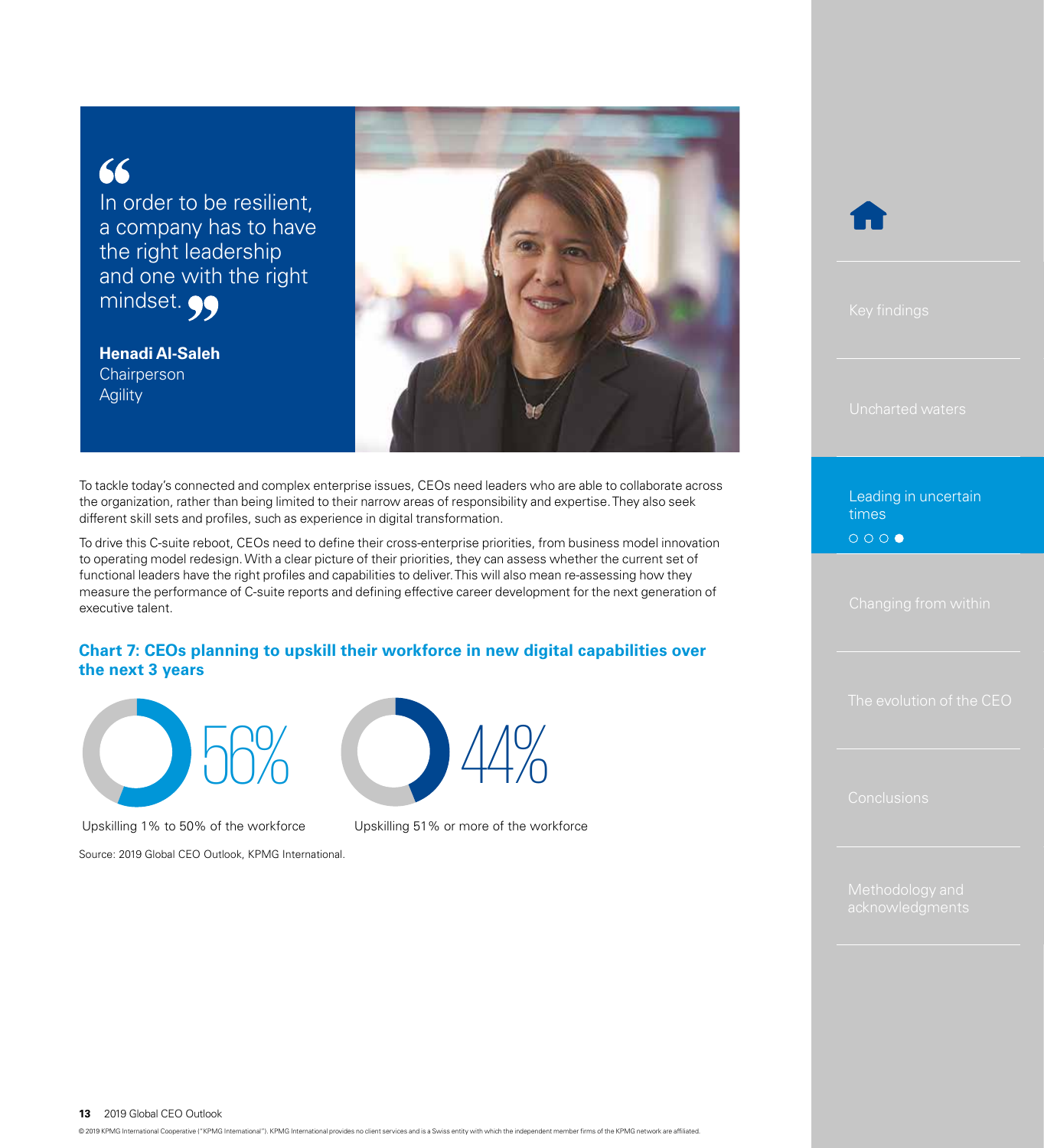## <span id="page-13-0"></span>Changing from within

To master resilience, CEOs need to drive an organization-wide digital reinvention. This means building cyber resilience so that concerns over security threats do not derail digital innovation. And it means masterminding a fundamental reboot of skills and technology, accelerating the adoption of advanced technologies and undertaking wholesale upskilling of the workforce.

#### **Cyber resilience**

The ability to integrate digital innovation is key to unlocking long-term growth. However, concerns over cyber security can impede those ambitions. Organizations need to ensure that these threats do not undermine digital's growth potential.

Sixty-eight percent of CEOs say their organization is prepared for a future cyber attack (51 percent in 2018). Interestingly, publicly traded companies feel more prepared for a possible attack versus those that are privately held.

#### **Chart 8: Overall preparedness for a future cyber attack**



Source: 2019 Global CEO Outlook, KPMG International.

With cyber resilience key to unlocking growth, CEOs are clear that effective cyber security is much more than a defensive or mitigating capability. We found that 71 percent of CEOs say that their organization sees information security as a strategic function and a source of competitive advantage.

### 71 DEICENT of CEOs say that their organization sees information security as a strategic function and a source of competitive advantage.



#### Changing from within $\bullet \circ \circ \circ \circ \circ \circ$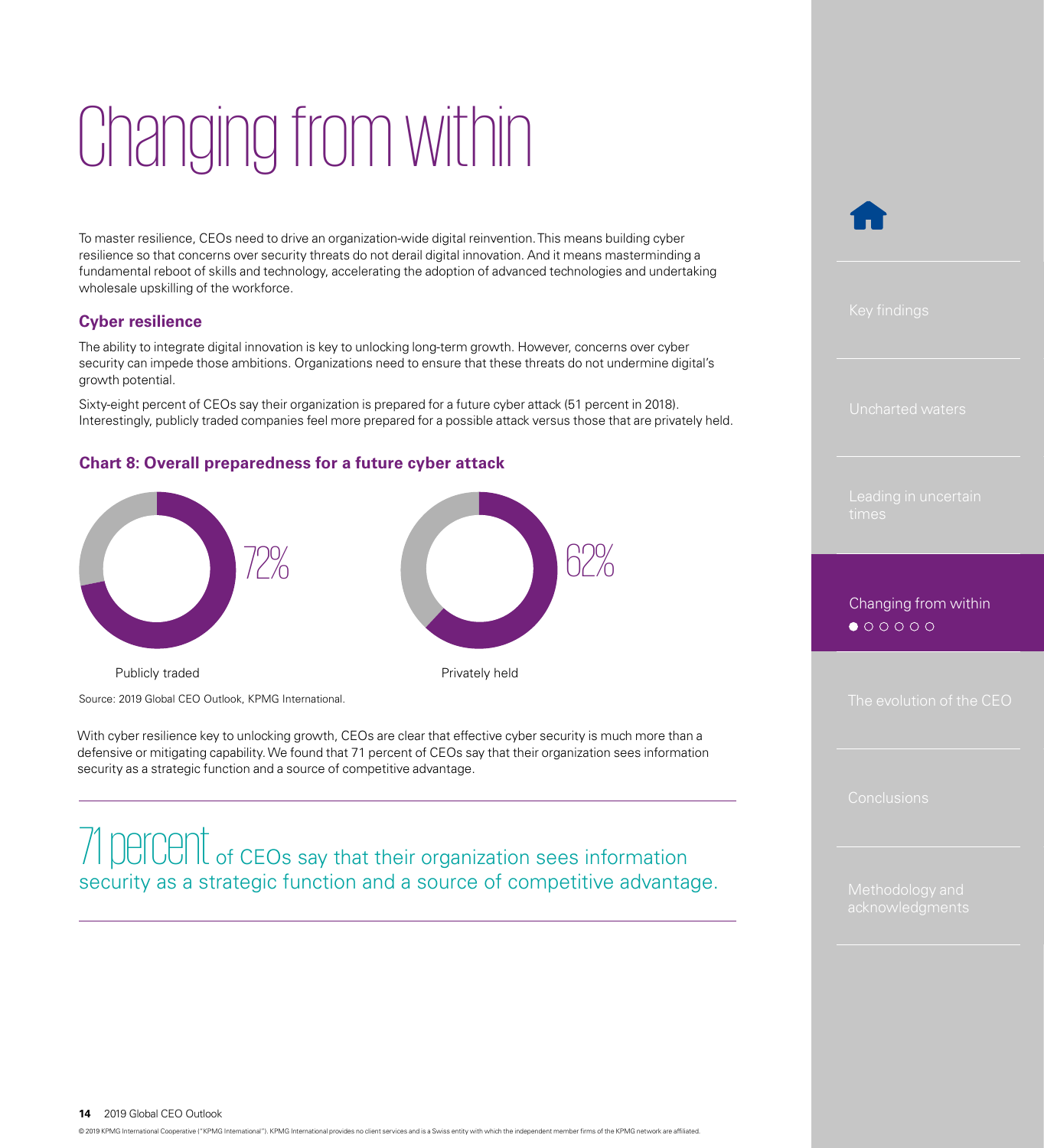Katherine Robins, Cyber Security Partner, KPMG Australia, outlines how strategic advantage can fall to companies that out-perform their competitors in terms of transparency and quality of incident response. "For consumers, the value of your data is front of mind," she says. "If an organization is more transparent about how they handle data and privacy — even to the extent of how they handle incidents such as a breach — their brand will be differentiated and they will enjoy greater consumer trust."

One of the hardest things about cyber security is that if it's going well, you don't hear about it.

#### **Katherine Robins**

66

Partner Cyber Security KPMG Australia

This sentiment is supported by the research. Over two-thirds of CEOs — 69 percent — say that a strong cyber security strategy is critical to driving trust with key stakeholders. This has climbed 14 percent since 2018.

 Those CEOs who have made their organizations more cyber resilient are also more focused on disrupting their industry.1 These cyber resilient CEOs are projecting 2 percent revenue growth or higher over the next 3 years (52 percent compared to 45 percent of all CEOs).

CEOs play a key role in driving the right culture for cyber resilience from the very top. This means having a deep understanding of the risks facing the organization and putting in place the communications and education programs necessary to ensure that security practices are ingrained in day-to-day business operations. "You're only as strong as the weakest link," says Robins. "You need a culture where cyber security is everyone's challenge, which is particularly true in large organizations. There's no point training up to 50 all-star cyber security professionals, when everybody else may be doing risky things that could compromise the organization."

CEOs need to ensure that they are investing enough financial resources in building cyber resilience. However, understanding what is 'enough' is difficult given the challenges of assessing ROI. "One of the hardest things about cyber security is that if it's going well, you don't hear about it," says Robins. "It's like paying for health or house insurance. You never want to use it, but when you do need it, you're really glad you've got it. You need to ensure the investment is there to continue to adapt and renew your approach to cyber security."

[Changing from within](#page-13-0) $0 0 0 0 0 0$ 

<sup>1</sup> Cyber resilient CEOs feel their organization views information security as a strategic function and as a potential source of competitive advantage, they are well prepared for a future cyber attack and have highly effective cyber security specialists as part of their workforce.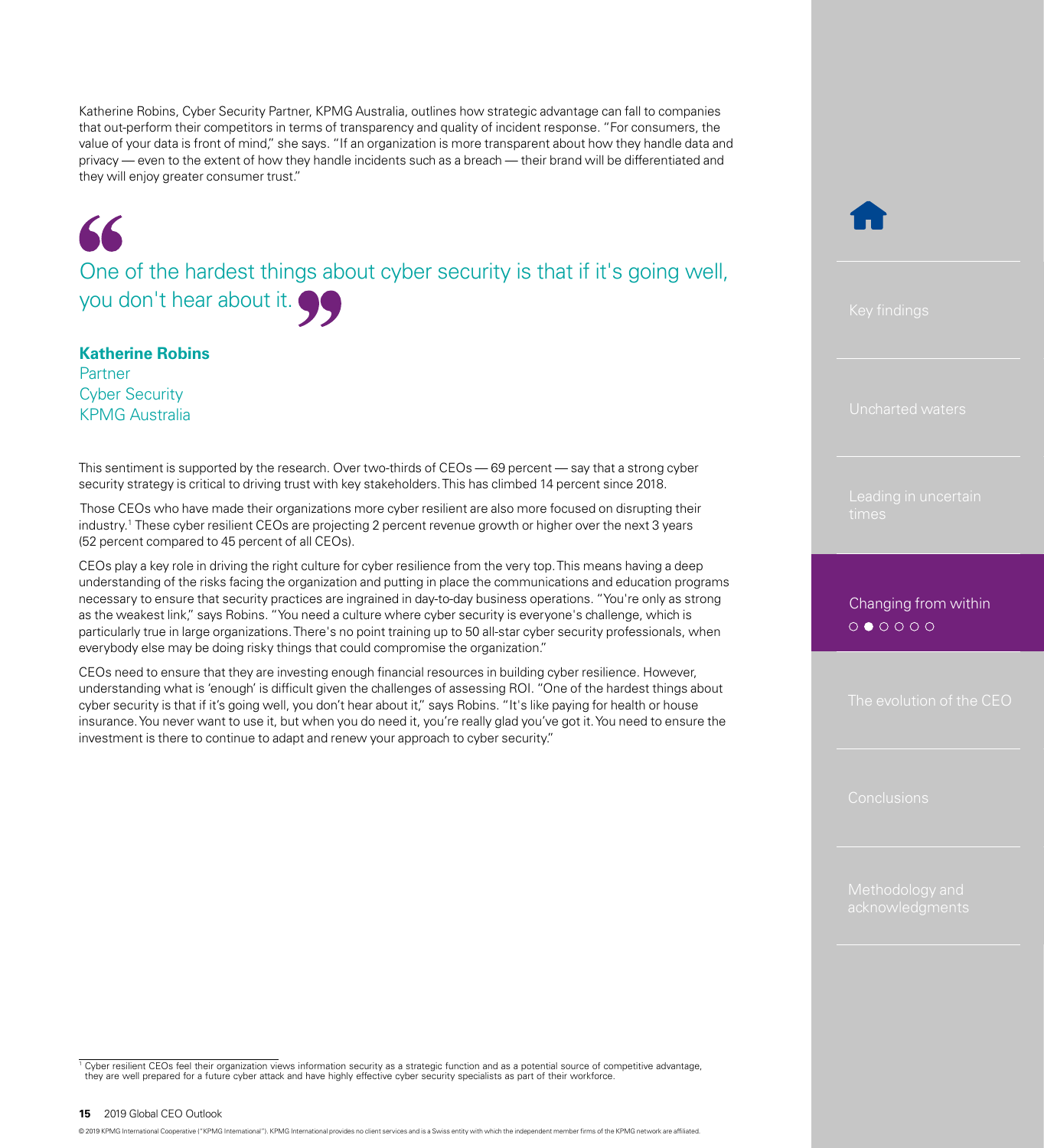#### **Workforce 4.0**

Disruptive technologies — from artificial intelligence to virtual reality — have the potential to transform the world of work. Many roles and skills are becoming outdated or evolving in our machine age. This is affecting many blue-collar jobs, but all jobs could be affected, and even highly skilled roles are not immune.

This seismic shift poses wider questions for society and governments. For companies and their leaders, it means that the skills that companies need, and the ways employees learn and progress in their careers, are being transformed. CEOs are having to embrace a new way of thinking about talent, workforce strategy, and the need for upskilling.

CEOs recognize that this trend is accelerating and requires them to focus. Four in ten (44 percent) are intending to upskill more than half of their current workforce in new digital capabilities over the next 3 years.

Kate Holt, People Consulting Partner, KPMG in the UK, sees effective upskilling as more than just equipping people to use new technologies. "Much of the technology that's being deployed today is very intuitive, because there's much more emphasis on the user interface and usability," she says. "The issue is more around people understanding what's in it for them — how that technology can help you do your job and whether you have the desire to want to change your behaviors to incorporate the use of technology. You need to win over people's hearts and minds to accept that while technology is going to change their role, that's a good thing. In most cases, organizations are not taking an adequate or appropriately funded approach when it comes to that communication and the change awareness needed to drive adoption."

However, we also asked CEOs how they are prioritizing their capital investments and we see a tension between the workforce changes they know they need to make and the investments that are required in their technology. Specifically, we asked whether they are putting more capital into developing people's skills or in buying new technology. The majority — 68 percent — said that they are placing more capital investment in buying new technology.

"To stay agile today we have got to be taking in information, reaching out and learning from people that we might not ordinarily be seeing," said **Doug McMillon, President and CEO, Walmart**. "It's important that we become lifelong learners across the entire company. We have a lot of leaders in the company, around the world, but each one of us, individually, has got to be growing and learning every day."



**Doug McMillon** President and CEO **Walmart** 

[Changing from within](#page-13-0) $\circ \circ \bullet \circ \circ \circ$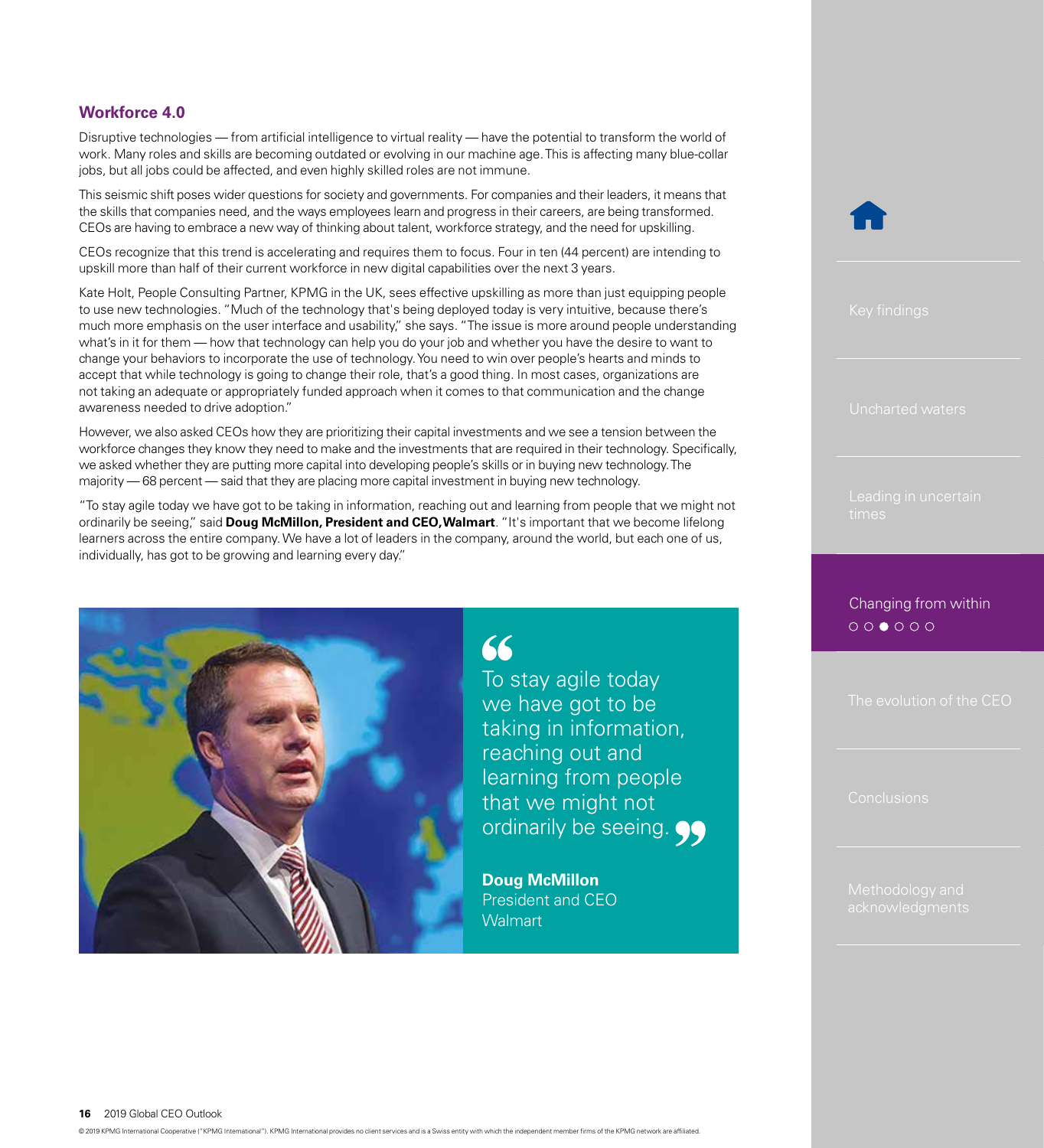#### **Chart 9: Investing in new technology vs. workforce upskilling**



KPMG in the UK **Developing workforce's skills and capabilities** Source: 2019 Global CEO Outlook, KPMG International. **Jonas Prising, Chairman and CEO of global workforce solutions company ManpowerGroup**, points out the

focus should not only be on the technology. "We believe the major impact of technology is going to be to augment human capability provided you have the skills necessary to take advantage of it," he says. "In my view, too much time is spent debating the impact of job elimination and not enough time focusing on the need for a skills revolution; where we can upskill and reskill the workforce, both at a company level, and at a country level."

Nearly six in ten CEOs (59 percent) said it's challenging to find the workers they need. And tellingly, modernizing their workforce was the top strategy CEOs selected for how they are ensuring their organization is future ready.

### 66

We believe the major impact of technology is going to be to augment human capability provided you have the skills necessary to take advantage of it.  $\bullet \bullet$ 

**Jonas Prising** Chairman and CEO **ManpowerGroup** 



You need to win over

that's a good thing.

People Consulting Partner

**Kate Holt**

66

people's hearts and minds to

accept that while technology

is going to change their role,



[Changing from within](#page-13-0) $\circ \circ \circ \bullet \circ \circ$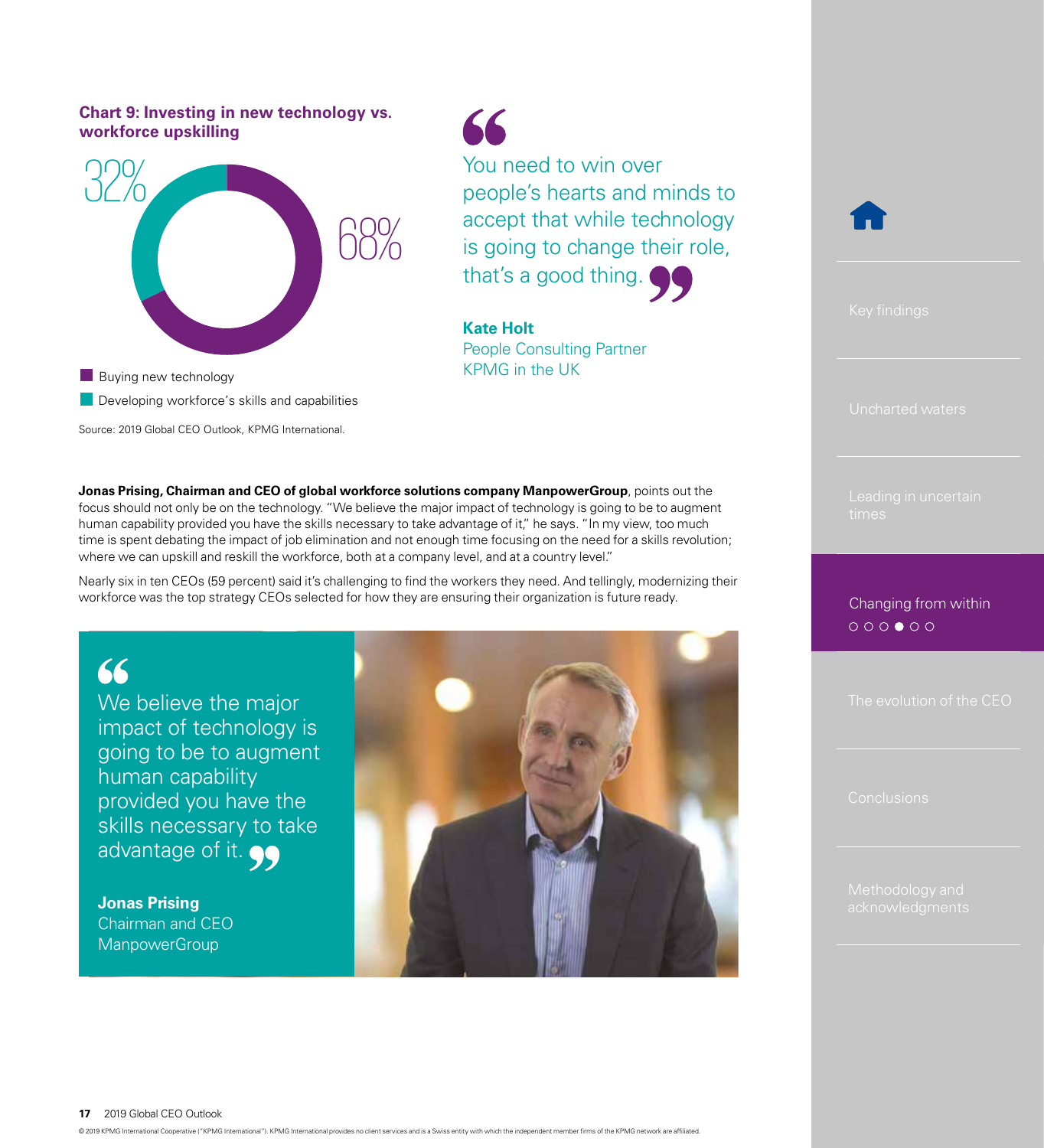### 66

Today's organizations need to be fast-learning and fast-moving entities that adapt quickly from a technology point of view but also from a people point of view.  $\bullet \bullet$ 

**Markus Tacke** CEO Siemens Gamesa



**Markus Tacke, CEO of Siemens Gamesa**, believes that companies need to balance their investment in people and technology if they are to create agile organizations with a culture of continuous learning. "Today's organizations need to be fast-learning and fast-moving entities that adapt quickly from a technology point of view but also from a people point of view," he says. "Capabilities that were quite valuable 10 years ago remain reliable but need to be complemented with other capabilities. So, investing in both in a balanced way is what companies need to do."

### 16 DEICENt of CEOs said that they have already implemented artificial intelligence to automate their processes.

**Masaaki Tsuya, Global CEO of Bridgestone** — the world's largest tire and rubber company — feels that people are the eventual driver of success, but that belief has to be balanced against the urgent need to invest in new technologies. "Progress is impossible without people," he says. "Everything, ultimately, comes down to people. But we can't invest in our future without delivering profits. Our businesses are changing due to unprecedented changes in technology, including the Internet of Things and artificial intelligence. Unless we deal with that properly, we will not make those profits and we would lose. Therefore, it is important to strike a balance between people and technology."

If they are to deliver on their upskilling pledges, CEOs need to give strategic backing and allocate adequate resources to the learning and development of their employees. CEOs can also play a key role in ensuring that there is effective governance for learning and development, ensuring that upskilling initiatives are not fragmented, and that resources and investment are focused on areas where they will have greatest impact.

Alignment between the CEO and Chief Human Resources Officer on people strategy is also critical, but Holt believes there is still a disconnect in many organizations. "Some HR teams are too reactive," she says. "Forwardthinking HR teams are involving themselves in workforce shaping, recognizing how roles are being affected by technologies such as robotics. This will mean changes to everything from your training strategy to your recruitment strategy, but you need to start off with the impact of technology on the workforce, the roles you have currently, and the roles you'll need going forward."



[Changing from within](#page-13-0) $\circ\circ\circ\circ\bullet\circ$ 

**18** 2019 Global CEO Outlook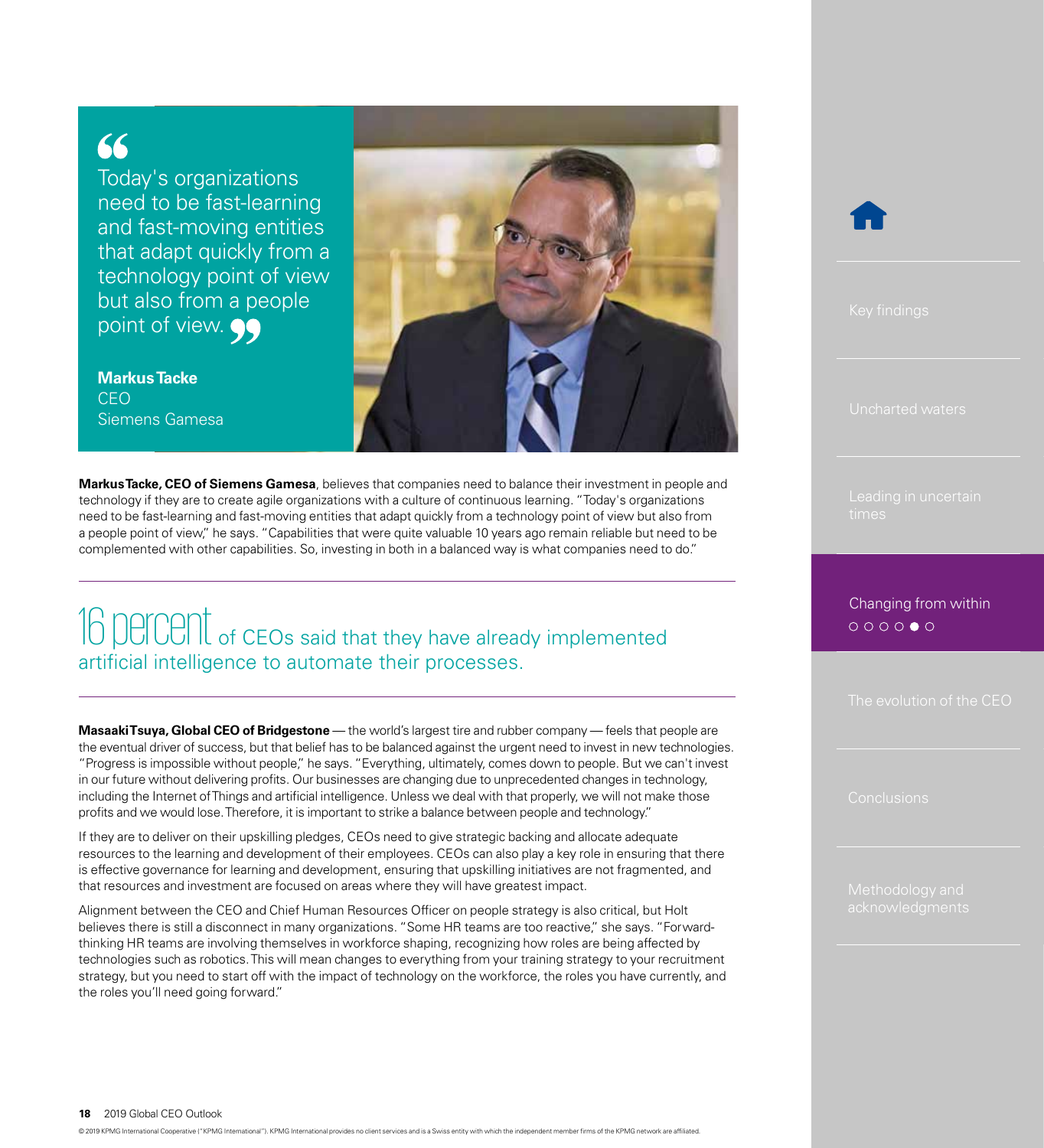### 66 Progress is impossible without people.

**Masaaki Tsuya** Global CEO **Bridgestone** 



#### **Technology 4.0**

AI-based technologies and their applications, from intelligent automation to voice recognition, offer an opportunity to transform organizational performance. They can be used to unearth insights from huge repositories of structured and unstructured data, improving the speed and quality of decision-making. Or they execute processes and tasks that used to be undertaken by employees — something they can do with significant speed and accuracy, leaving humans free to tackle higher-value tasks.

However, our research shows that most organizations have still not applied artificial intelligence in the automation of their processes. Only 16 percent of CEOs said that they have already implemented artificial intelligence to automate their processes, with close to a third  $-31$  percent  $-$  still at pilot stage and around half  $-53$  percent  $-$  undertaking limited implementation.

Driving artificial intelligence at enterprise scale presents significant challenges that are different from mainstream IT delivery. Many organizations face a shortage of relevant skills, with specialists in high demand. Organizational resistance may be pronounced, with employees worried about the implications of artificial intelligence adoption for their roles.

"We are living at a crucial time in history where the impact of technology on every part of our daily life and work and every aspect of our society and economy is more acute than ever before. What the world needs is technology that benefits people and society more broadly and is trusted."2 said **Satya Nadella, CEO, Microsoft**.



[Changing from within](#page-13-0) $\circ\circ\circ\circ\circ\bullet$ 

<sup>2</sup> Microsoft Annual Report 2018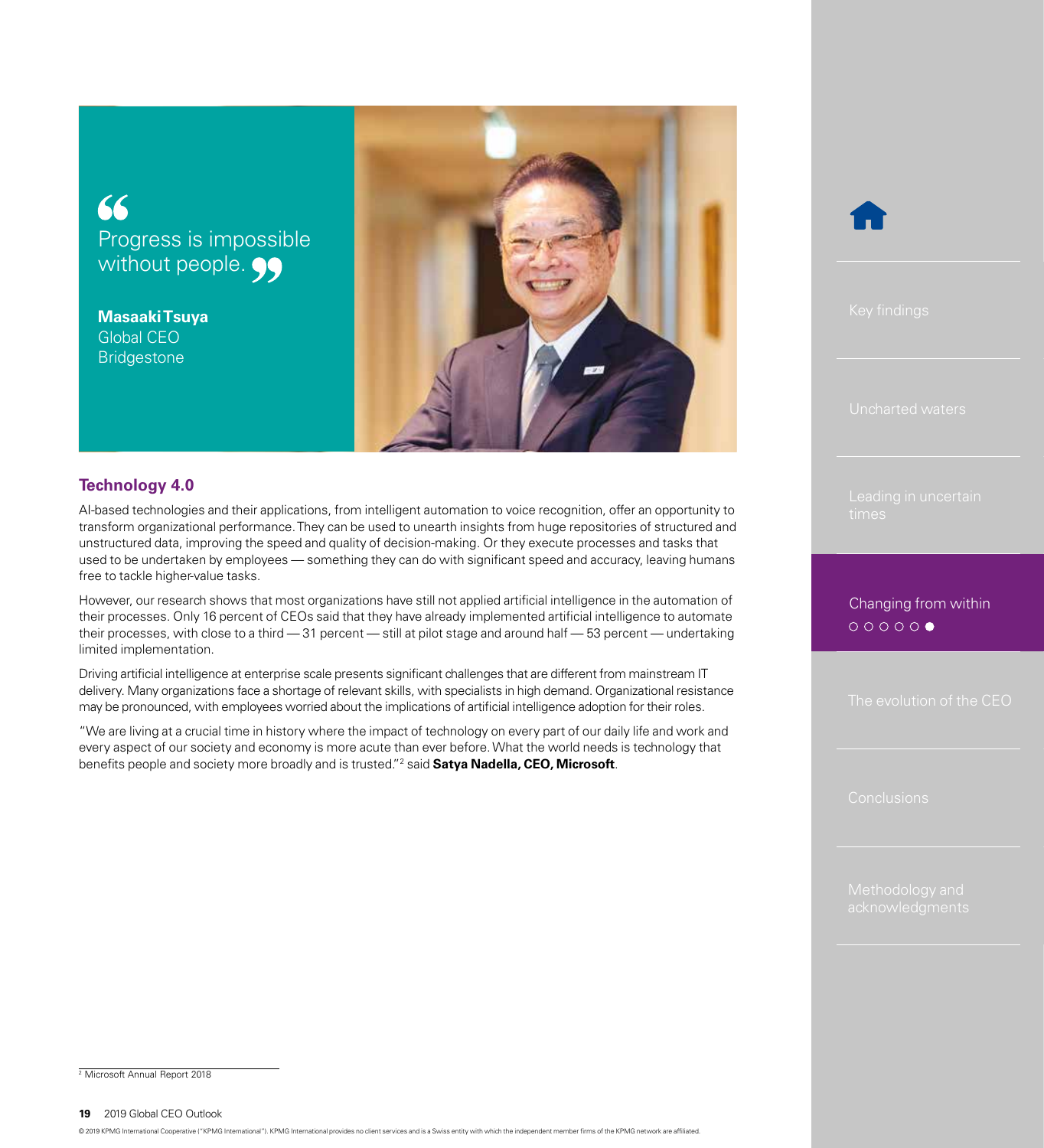## <span id="page-19-0"></span>The evolution of the CEO

The contribution that CEOs are expected to make to the growth and development of their companies is changing. Leaders need to be agile — adjusting their actions to respond quickly to changing customer needs, shifting technology innovations and the pace of change of competing firms. They also need to keep themselves open to new ideas so that they can challenge entrenched management and organizational thinking.

#### **A new playbook**

Resilience in today's dynamic marketplace is about the ability to constantly evolve and adapt to fast-paced change. This requires CEOs to react with agility to changing customer needs and also focus effort where it will have the most significant impact.

This need is given added urgency because CEOs feel they have less time to make an impact than previous generations of executives. We asked CEOs whether they agreed or not that tenure today for chief executives averages out at around 5 years. Close to three-quarters — 74 percent — felt that it did, and that this was shorter than when they first began their careers. This view is aligned with recent research, which shows that the median tenure for CEOs at largecap, S&P 500 companies was 5 years at the end of 2017 and had declined since 2013.3

Over two-thirds of CEOs — 67 percent — said that this 5-year average tenure means there is more urgency to act with agility.

#### **Evolving mindsets**

To drive innovation and change, CEOs need to be prepared to take their organizations in entirely new directions. This will require a leadership mindset where CEOs are prepared to question long-held assumptions and beliefs challenging the status quo if this is holding back progress. This research suggests three qualities that will be critical for generating new ideas and driving radical change: maintaining close customer connections, balancing data-driven insight with intuition and experience to anticipate customers' needs, and building emotional resilience.

First, leaders need to be closely connected to their customers, maintaining a dialogue and understanding their changing values and needs. For example, CEOs recognize that customers want to know where leaders stand on societal issues. Some 71 percent said that they feel it is their personal responsibility to ensure that the organization's environmental, social and governance (ESG) policies reflect the values of their customers. And 55 percent said their organizations must look beyond purely financial growth if we are to achieve long-term, sustainable success.

Second, they need to balance data-driven insight into customer needs and requirements with their own expertise and intuition. We found that 71 percent (67 percent in 2018) of CEOs say they have disregarded data-driven insights because they were contrary to their own experience or intuition. To get value out of increasingly sophisticated analytics, CEOs need to ensure they can trust the findings in front of them, particularly if that insight has not been produced by a human, but by an algorithm. Building a framework of checks and balances is crucial. That involves making sure algorithms are not relying on biased information and that diligent quality control measures are in place. In this way CEOs can be comfortable basing actions and decisions on data insights even if they do not understand how an algorithm works, because they trust the quality of those models.

Third, they need to create an environment where the willingness to change is recognized as a strength, not a weakness. Many CEOs have built the emotional resilience to recover from a failure. Close to three-quarters — 74 percent — said that they had a significant misstep early in their career — such as launching a venture that ultimately proved unsuccessful — but that they were able to learn from their experiences.

## 74 percent said that they had a significant misstep early in their career.

<sup>3</sup> Equilar research, featured in "CEO Tenure Rates", *Harvard Law School Forum on Corporate Governance and Financial Regulation*, February 12, 2018.

#### **20** 2019 Global CEO Outlook

© 2019 KPMG International Cooperative ("KPMG International"). KPMG International provides no client services and is a Swiss entity with which the independent member firms of the KPMG network are affiliated.

The evolution of the CEO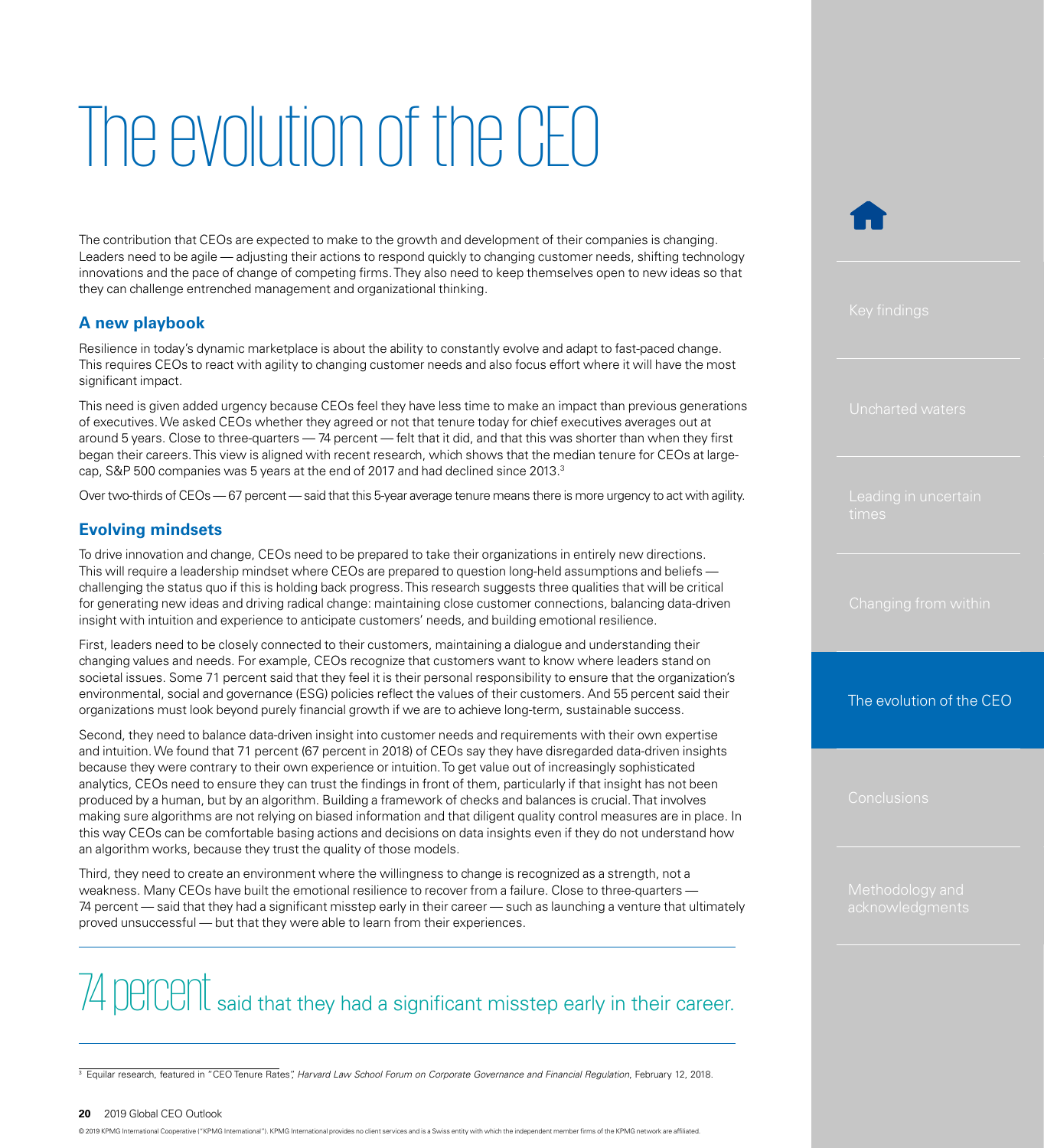## <span id="page-20-0"></span>Conclusions

#### **Uncharted waters**

CEOs face an increasingly uncertain and volatile business environment. To manage highly complex risks, they need to build a complete and nuanced picture of how risks are inter-connected and ensure their leadership teams are engaged in designing a response. With rising concern about a potential slowdown in the global economy, chief executives need to ensure their early warning systems are in place and have worked through different scenarios so that they are on the front-foot should a slowdown occur. And with business models that have lasted for decades under increasing threat from digital disruption, CEOs need to disrupt their own legacy strategy and business models, challenging the long-held beliefs that have governed their companies and sectors for many years.

#### **Leading in uncertain times**

CEOs need to build resilience within their organizations by driving change; this will involve the careful management of tensions within the business. While encouraging innovation through acceptance of productive failure, they must also foster a disciplined approach that sacrifices nothing in terms of quality. This will entail examining the capabilities of their leadership teams and addressing weaknesses.

They must lead a fundamental transformation of their operating models, building an agile, customerfocused and *connected* enterprise by combining advanced technologies with operating redesign.

#### **Changing from within**

CEOs must also drive an organization-wide digital reinvention, building cyber resilience and masterminding a fundamental reboot of technology and an upskilling of the workforce. CEOs need to nurture a deep understanding of the cyber security risks facing the organization, and put in place programs necessary to ensure that security best practice is part of the DNA of their businesses.

To drive this ambitious remodeling of both systems and personnel, CEOs must give their learning and development teams the strategic backing and resources required. They also need to put in place effective governance so that resources and investment are focused on areas where they will have greatest impact. Finally, they need to lead their organization's AI strategies in terms of how, where and when these new technologies can be deployed to optimal effect.

#### **The evolution of the CEO**

The modern CEO needs to accept and embrace the fact that they have more to do and less time to do it in. They need to become internal disruptors of their own businesses, challenging management dogma and entrenched practices. They will need to forge stronger links with their customers, accepting the need to anticipate their requirements through insights gleaned from data-driven analysis. They must also create an environment where new ideas can be tested without prejudice and in which willingness to change is recognized as a strength, not a weakness.

[The evolution of the CEO](#page-19-0)

**Conclusions**  $\bullet$   $\circ$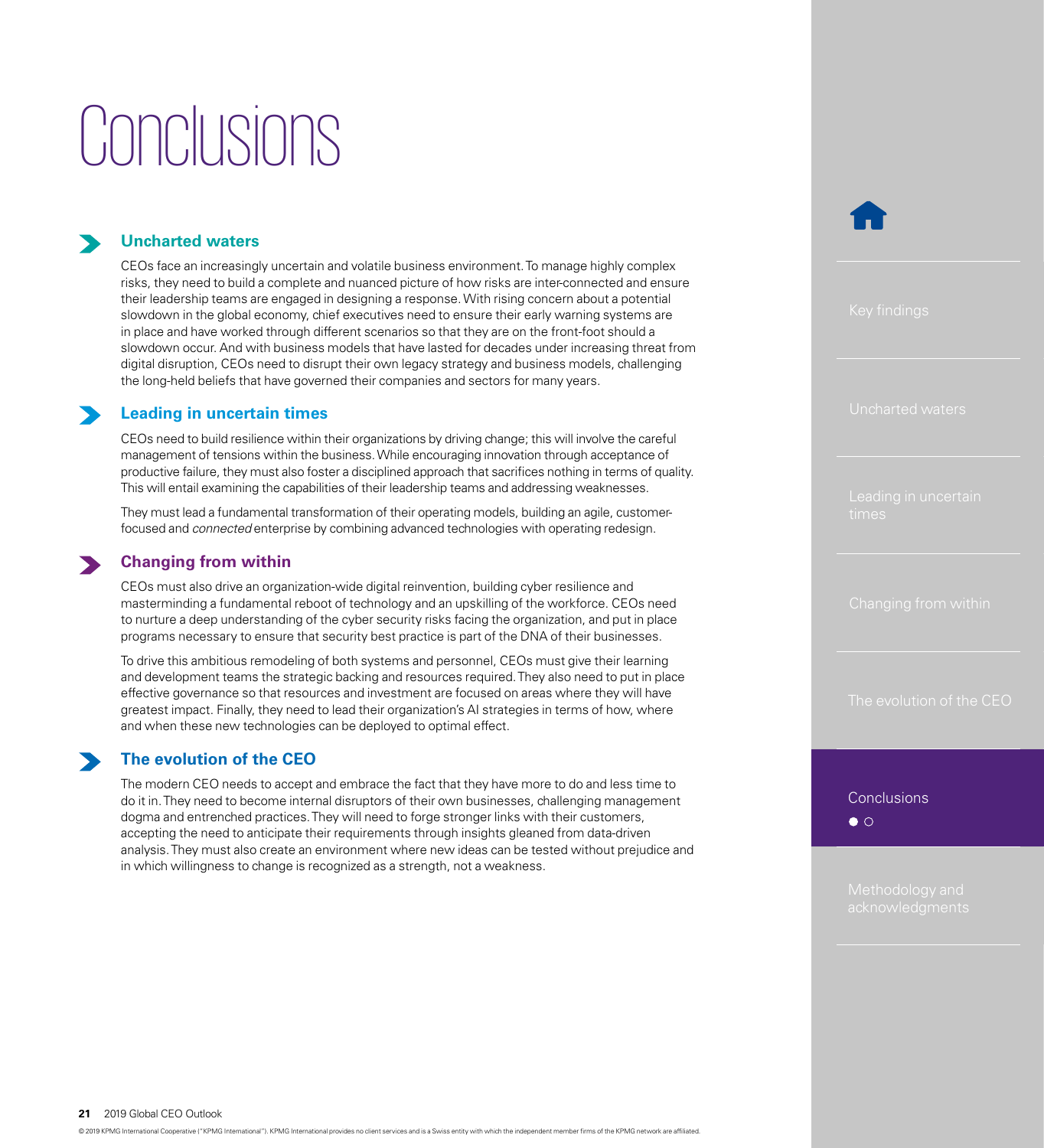#### **In summary:**

CEOs are confronting an era of unprecedented change and economic uncertainty. With uncharted waters ahead, they are determined to build the resilience required to ensure their organizations emerge even stronger in the future. In the face of an unpredictable business environment, they are injecting a new urgency into the evolution of their own organizations, challenging accepted practice and outdated attitudes, all in the name of growth.



**[Conclusions](#page-20-0)**  $\circ$ 

#### **22** 2019 Global CEO Outlook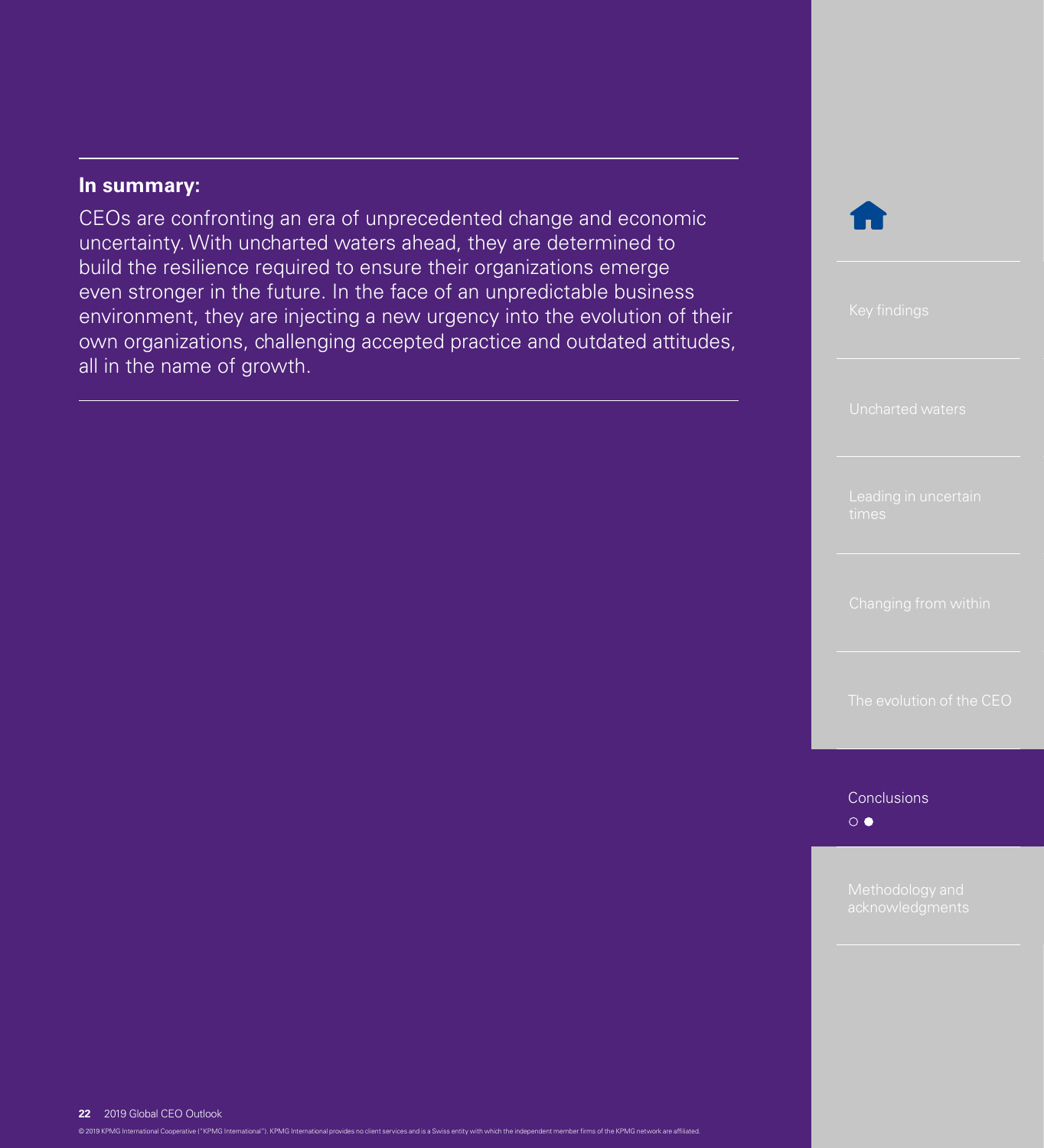## <span id="page-22-0"></span>Methodology and acknowledgments

The survey data published in this report is based on a survey of 1,300 CEOs in 11 of the world's largest economies: Australia, China, France, Germany, India, Italy, Japan, the Netherlands, Spain, the UK and the US. The survey was conducted between 8 January and 20 February 2019.

The CEOs operate in 11 key industries: asset management, automotive, banking, consumer and retail, energy, infrastructure, insurance, life sciences, manufacturing, technology, and telecommunications.

Of the 1,300 CEOs, 310 came from companies with revenues between US\$500 million and US\$999 million; 543 from companies with revenues between US\$1 billion and US\$9.9 billion; and 447 from companies with revenues of US\$10 billion or more.

KPMG would like to thank the following for their contributions:

- Henadi Al-Saleh, Chairperson, Agility
- James Bracken, CEO, Fortitude Re
- Doug McMillon, President and CEO, Walmart
- Satya Nadella, CEO, Microsoft
- Jonas Prising, Chairman and CEO, ManpowerGroup
- Markus Tacke, CEO, Siemens Gamesa
- Masaaki Tsuya, Chairman of the Board, CEO and Representative Executive Officer, Bridgestone
- Kathy Warden, CEO and President, Northrop Grumman Corporation



[The evolution of the CEO](#page-19-0)

Methodology and acknowledgments